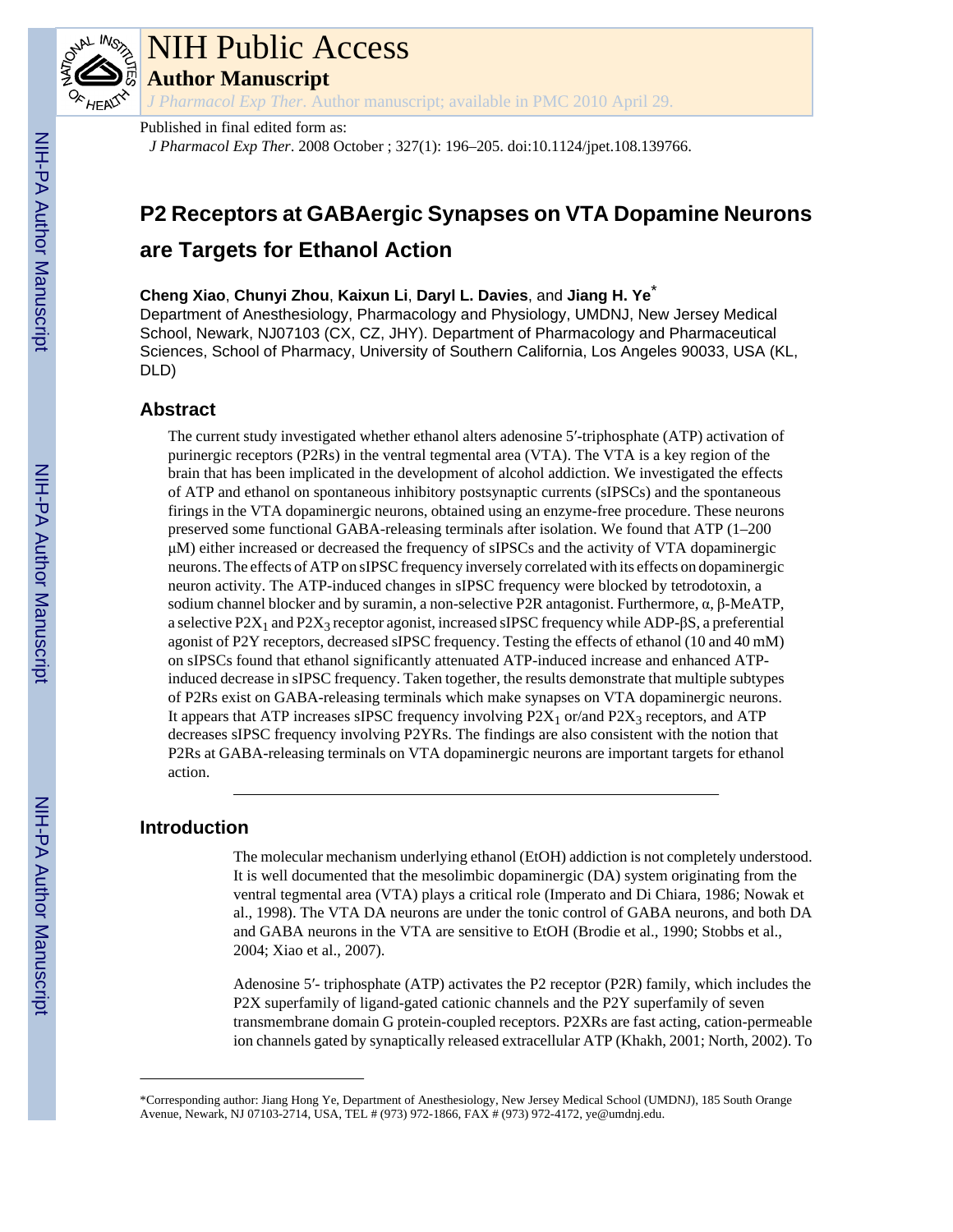date, seven subtypes of the P2X family of ligand-gated cationic channels have been identified  $(P2X_1-P2X_7)$ . ATP binding to P2Y receptors leads to a G-Protein cascade, including activation of phospholipase C and inhibition of adenylyl cyclase (Lazarowski et al., 2003). Presently eight members of the P2Y superfamily have been identified  $(P2Y_1, P2Y_2, P2Y_4, P2Y_6, P2Y_{11}$ ,  $P2Y_{12}$ ,  $P2Y_{13}$  and  $P2Y_{14}$ ). Messenger RNA or subunit proteins for all of the P2Rs have been found in the central nervous system (Khakh, 2001; Rubio and Soto, 2001; North, 2002; Franke et al., 2006). The function of P2XRs and P2YRs in the CNS is not well understood, but it is a rapidly growing area of research in the neuroscience community.

Results from previous studies support the notion that P2XRs play a role in mediating and/or modulating at least a subset of the cellular and behavioral effects of EtOH. In recombinant expression systems, EtOH inhibits or potentiates P2XR function depending on the particular P2XR subtype tested. EtOH inhibits  $P2X_2R$  and  $P2X_4R$  function but potentiates  $P2X_3R$ function (Li et al., 2000; Davies et al., 2002; Fischer et al., 2003; Davies et al., 2005). Native P2XRs are sensitive to direct modulation by pharmacologically relevant EtOH concentrations (Li et al., 1998; Li et al., 2000). In addition, EtOH can modulate GABAergic transmission and change GABA receptor expression levels in the VTA (Charlton et al., 1997; Melis et al., 2002; Xiao and Ye, 2008). Moreover, presynaptic P2XRs can modulate the release of neurotransmitters such as GABA, glycine and glutamate (Mori et al., 2001; Papp et al., 2004), that are implicated in mediating behavioral effects of EtOH (Mihic et al., 1997; Woodward, 2000; Davies et al., 2003). Therefore, EtOH modulation of P2XRs may directly and indirectly affect neuronal activity leading to altered behavioral functions.

Microinjection of the ATP analogue 2-methylthio ATP into the VTA increases the activity of VTA DA neurons, the release of dopamine, and the locomotor activity of the animals in the open field (Krugel et al., 2001; Krugel et al., 2003). Furthermore, immunohistochemistry studies have demonstrated that P2Rs exist in the VTA (Heine et al., 2007). Nevertheless, P2R modulation of VTA DA neurons remains intricate in the anatomical and pharmacological scenario because of the following observations: (1) P2X and P2Y receptors exist on both the soma and the neurites of VTA neurons (Heine et al., 2007), (2) Activation of the P2X and the P2Y receptors respectively depolarizes and hyperpolarizes VTA neurons, (3) Functional P2X receptors exist on GABA-releasing terminals that are on VTA DA neurons and (4) EtOH regulates the function of the GABA-releasing terminals that are on the VTA DA neurons (Theile et al., 2008; Xiao and Ye, 2008).

The goal of the current study was to begin to determine the contribution of P2Rs to the activity of VTA neurons and the sensitivity of the P2Rs to EtOH. To accomplish this goal, we tested the following hypotheses: (1) ATP modulates GABA release onto VTA DA neurons through the activation of the P2Rs on the GABA-releasing terminals. The effect of ATP on GABA release negatively correlates with its effect on the activity of VTA DA neurons and (2) These P2Rs are sensitive to EtOH. We recorded spontaneous inhibitory postsynaptic currents (sIPSCs) and spontaneous firings in the VTA DA neurons, obtained using an enzyme-free procedure, which preserved some functional GABA-releasing terminals.

#### **Methods**

#### **Brain Slice Preparation and Mechanical Dissociation of Neurons**

Midbrain slices from Sprague Dawley rats (14- 19 postnatal days) were prepared as described previously (Xiao et al., 2007). In brief, rats were anesthetized and sacrificed by decapitation. The midbrain was isolated and transversely sliced at a thickness of 400 μm using a VF-200 Slicer (Precisionary Instruments, Greenville, NC, USA) in ice-cold artificial cerebrospinal fluid (ACSF) saturated with  $95\%O_2$  and  $5\%CO_2$  (Carbogen). The ACSF contained (in mM): 126 NaCl, 1.6 KCl, 1.25 NaH<sub>2</sub>PO<sub>4</sub>, 1.5 MgCl<sub>2</sub>, 2 CaCl<sub>2</sub>, 25 NaHCO<sub>3</sub>, and 10 glucose. Midbrain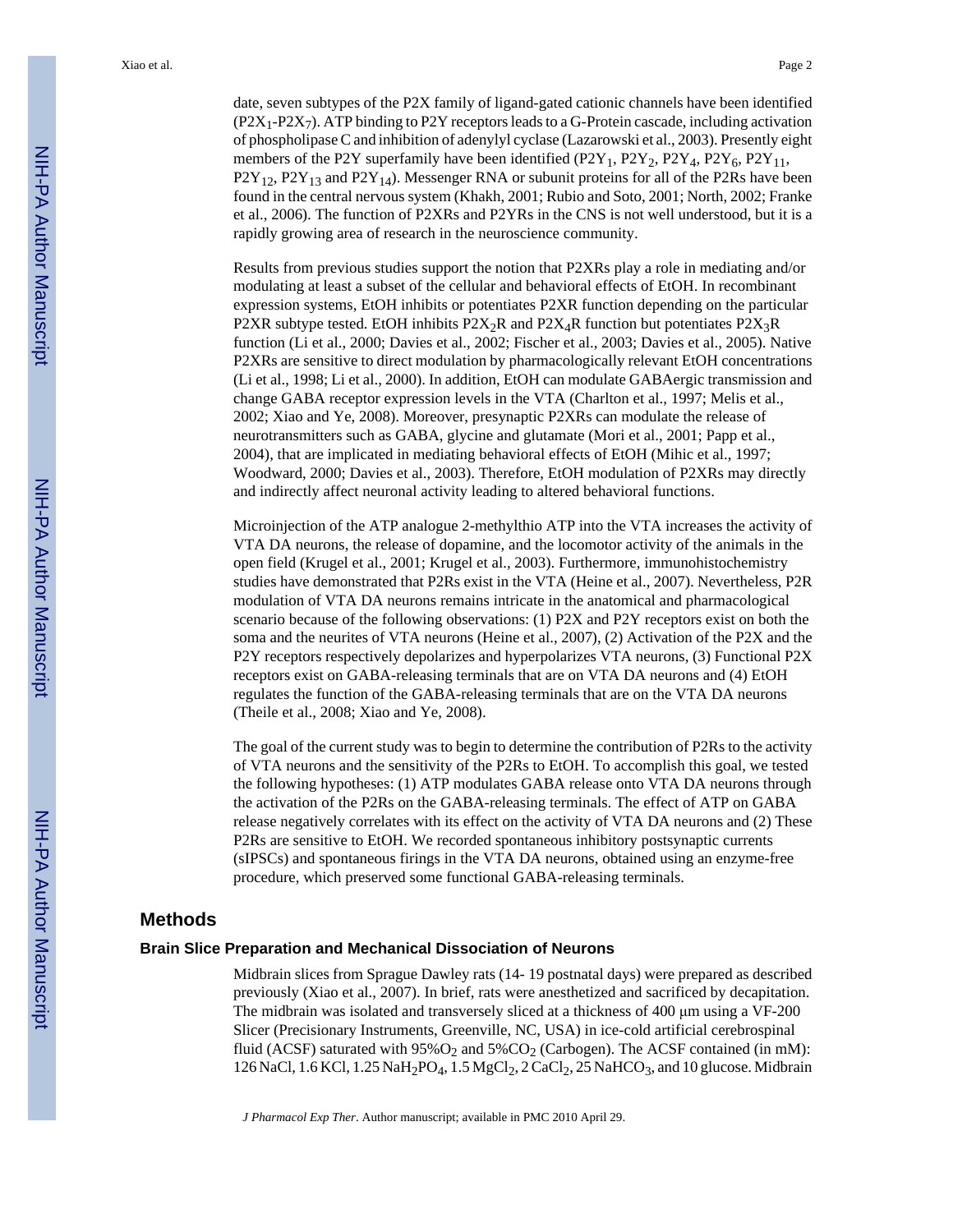slices were then kept in the carbogenated ACSF at room temperature (22-24  $\degree$ C) for at least 1 hr before use.

Neurons with functional presynaptic terminals attached were obtained by mechanical dissociation, as previously described (Akaike and Moorhouse, 2003), with some modifications (Ye et al., 2004). Briefly, a midbrain slice was transferred to a 35 mm culture dish (Falcon, Rutherford, NJ, USA) and held down with a flat U-shape-wire. The dish was filled with standard external solution containing (in mM): 140 NaCl, 5 KCl, 2 CaCl<sub>2</sub>, 1 MgCl<sub>2</sub>, 10 HEPES, and 10 glucose, 320 mOsm, pH was adjusted to 7.3 with Tris base. Under an inverted microscope (DIAPHOT, Nikon, Tokyo, Japan), VTA was identified. A heavily fire polished pipette lightly touched the surface of the VTA and vibrated horizontally at 15 - 20 Hz for 2 - 5 min using a homemade device. Finally, the slice was removed. After 20 min, isolated neurons adhered to the bottom of the dish were used for electrophysiological recordings.

#### **Electrophysiological Recordings**

Whole-cell and cell-attached configurations were used to record the electrical activity using Axopatch 200B amplifier, Digidata 1320A analog-to-digital converter and Clampex 9 software (Molecular Devices Corp, Union City, CA, USA). Data were sampled at 5 kHz and filtered at 1 kHz. The patch electrodes had a resistance of 3-5 M $\Omega$  when filled with the following internal solution (in mM): 140 KCl, 2 MgCl<sub>2</sub>, 5 EGTA, 0.5 CaCl<sub>2</sub>, 10 HEPES, 2 MgATP and 0.1 GTP. pH was adjusted to 7.2 with KOH, and osmolarity was adjusted to 280-300 mOsm with sucrose. All recordings were collected at room temperature (22-24°C).

VTA DA neurons were identified according to the following criteria: a slow firing rate  $\leq 5$ Hz), wide action potentials with widths of  $\geq 1.2$  ms (measured from the beginning of inward current to the peak of outward current of the action potential) recorded in the cell-attached mode. These features are found in tyrosine hydroxylase (TH)+ dopamine cells in the VTA (Ford et al., 2006). In addition, the DA neurons also show the presence of prominent hyperpolarization-induced currents  $(I_h)$ , inhibition by the  $D_2/D_3$  receptor antagonist quinpirole, and disinhibition by Tyr-D-Ala-Gly-N-Me-Phe-Gly-ol enkephalin (DAMGO, an agonist of μ-opioid receptor) (Johnson and North, 1992; Margolis et al., 2003).

#### **Data Analysis**

Spontaneous inhibitory postsynaptic currents (sIPSCs) and spontaneous firings were counted and analyzed using Clampfit 9.2. sIPSCs were screened automatically using an amplitude threshold of 5 pA and then visually accepted or rejected based upon rise and decay times. The average value of sIPSC frequency during the control period was calculated. The effect of a chemical was quantified as a percentage change in sIPSC frequency compared to the control value. Differences in absolute value or % change of amplitude and frequency were statistically tested using a Student's paired two-tailed t-test. Data were presented as the mean  $\pm$  SEM. p < 0.05 was considered statistically significant.

#### **Chemicals and Applications**

Adenosine 5-triphosphate disodium salt (ATP), Adenosine 5′-[β-thio]diphosphate trilithium salt (ADP-βS), α,β-Methylene ATP lithium salt (α,β-MeATP), 7-Chloro-4-hydroxy-2 phenyl-1,8- naphthyridine (CPNT), DL-2-Amino-5-phosphonopentanoic acid (APV), 7- Dinitroquinoxaline-2,3(1H, 4H)-dione (DNQX), pyridoxal-phosphate-6-azophenyl-2′,4′ disulfonate (PPADS), suramin (8-[(4-methyl-3-{[3-({[3-({2-methyl 5- [(4,6,8-trisulfo-1 naphthyl) carbamoyl] phenyl}carbamoyl)phenyl]carbamoyl}amino) benzoyl] amino} benzoyl) amino]naphthalene- 1,3,5-trisulfonic acid) and tetrodotoxin (TTX), were purchased from Sigma (St. Louis, MO). EtOH (95%, prepared from grains) was purchased from Pharmco (Brookfield, CT). Solutions were prepared on the day of the experiment and applied to a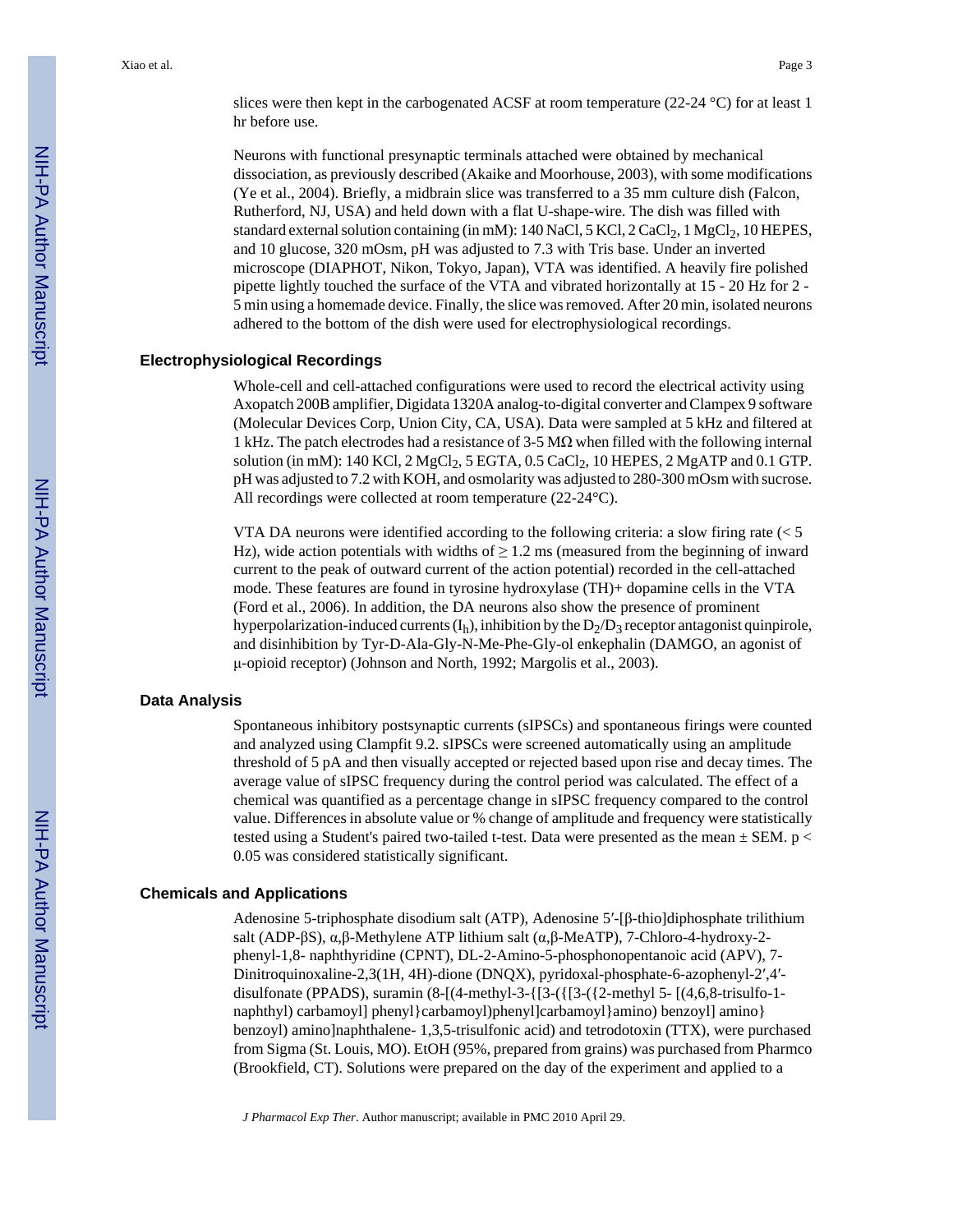dissociated neuron using a 'Y- tube' perfusion system. A perfusion pipette with diameter of 50 μm was placed ∼100 μm away from the neuron. Solutions in the vicinity of a neuron can be completely exchanged within 40 ms without damaging the seal (Zhou et al., 2006).

#### **Results**

# **ATP Effects on sIPSCs in VTA DA Neurons**

Mechanically dissociated VTA DA neurons had oval or triangular soma with diameters between 20 and 35 μm. Such preparations had several advantages: good space clamp, preservation of some functioning synaptic terminals and better control of the surrounding solution (Akaike and Moorhouse, 2003; Ye et al., 2004; Zhu and Lovinger, 2005). As previously reported, some functional presynaptic nerve endings remained attached on the isolated neurons; therefore, spontaneous inhibitory postsynaptic currents (sIPSCs) could be recorded. The sIPSCs recorded in the presence of glutamate receptor antagonist (20 μM DNQX and 50 μM APV) were blocked by 10 μM bicuculline, a  $GABA_A$  receptor antagonist, indicating that the measured sIPSCs were mediated by  $GABA_A$  receptors (Fig. 1A).

We found that ATP (1 200  $\mu$ M) showed multiple effects on sIPSC frequency, including decrease (Fig. 1B), increase (Fig. 1C), or no effect (< 10% change from baseline, data not shown). However, the effect of ATP on the same neurons was consistent and dependent on its concentration (Fig.  $1B_3$ , left panel, and Fig.  $1C_3$ , left panel). In contrast to its effect on sIPSC frequency, ATP at concentrations less than 200 μM had no significant effect on the mean amplitude of sIPSCs.

As illustrated in Fig. 1B, ATP reversibly decreased the sIPSC frequency in 54% ( $n = 24/44$ ) of the VTA DA neurons tested (Fig.  $1B_1$ ,  $B_2$  and  $B_3$ , left panel). The decrease was dependent on ATP concentration: 1, 10, 100 and 200  $\mu$ M ATP decreased sIPSC frequency by 23  $\pm$  6%  $(n = 15, p > 0.05)$ ,  $39 \pm 3\%$   $(n = 14, p = 0.001)$ ,  $61 \pm 6\%$   $(n = 10, p < 0.01)$ , and  $63 \pm 10\%$   $(n = 16, p < 0.01)$  $= 7$ , p < 0.01), respectively (Fig.1B<sub>3</sub>, left panel). ATP ( $\leq 100 \mu$ M) did not significantly alter sIPSC amplitude: 1, 10 and 100  $\mu$ M ATP altered sIPSC amplitude by -8  $\pm$  7% (n = 15, p = 0.13),  $-2 \pm 6\%$  (n = 24, p = 0.12), and  $-11 \pm 11\%$  (n = 10, p = 0.17), respectively. ATP at 200 μM significantly reduced sIPSC amplitude (by  $27 \pm 10\%$ , n = 7, p = 0.04, Fig. 1B<sub>3</sub>, right panel).

As shown in Fig. 1C, ATP reversibly increased sIPSC frequency in 32% ( $n = 14/44$ ) of the VTA DA neurons tested (Fig.  $1C_1$ ,  $C_2$ , and  $C_3$ , left panel). The increase in sIPSC frequency was dependent on the concentration of ATP: 1, 10 and 100 μM ATP increased sIPSC frequency by  $20 \pm 5\%$  (n = 7, p = 0.003),  $55 \pm 11\%$  (n = 14, p = 0.00005) and  $46 \pm 16\%$  (n = 6, p = 0.02), respectively. However, ATP did not significantly alter sIPSC amplitude: 1, 10 and 100 μM ATP altered sIPSC amplitude by  $-13 \pm 7$  (n = 7, p = 0.13),  $17 \pm 7\%$  (n = 14, p = 0.23), and 6  $\pm$  7% (n = 6, p = 0.22), respectively (Fig. 1 C<sub>3</sub>, right panel) which was not significantly different than control values. Finally, ATP (1- 200 μM) had no effect on the frequency and the amplitude of sIPSCs in 14% (6/44) of the VTA DA neurons examined.

We also found that 10  $\mu$ M ATP induced a transient current (< 5 s, ranging from 20 to 400 pA,  $137 \pm 25$  pA) in 28% (29/105) of the DA neurons (Fig. 2). This current was dramatically attenuated by suramin (100 μM) or PPADS (10 μM), and eliminated by the removal of extracellular calcium. We interpret these data to indicate the existence of functional P2XR on the postsynaptic membrane of some VTA DA neurons, which is consistent with previous morphological findings (Vulchanova et al., 1996;Heine et al., 2007).

To determine if P2Rs were involved in the action of ATP, we tested the effect of ATP on sIPSCs in the presence of suramin, a broad spectrum antagonist for P2Rs. Interestingly, suramin (100 μM) alone significantly reduced both the frequency and the amplitude of sIPSCs. In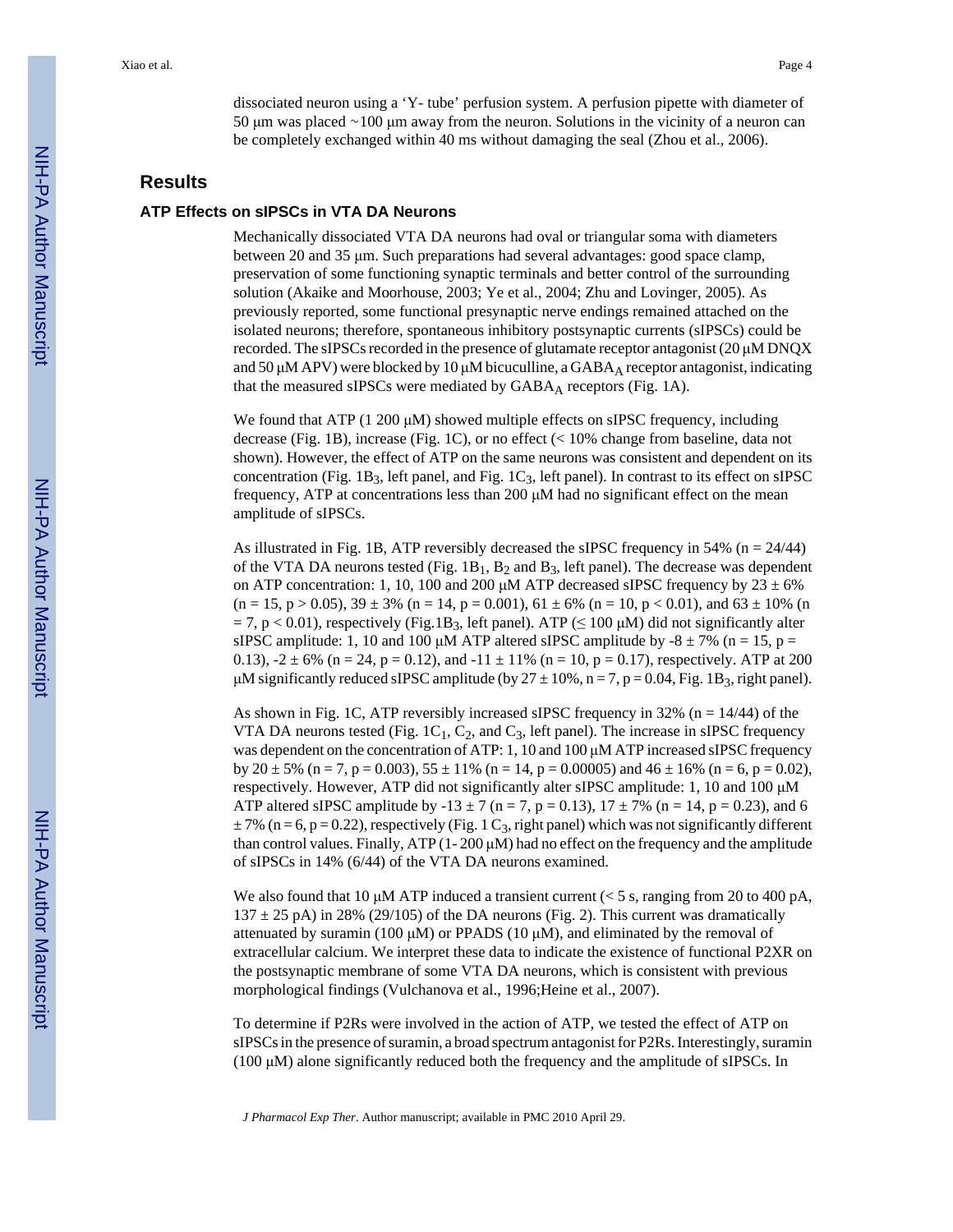neurons in which ATP decreased sIPSC frequency, 100 μM suramin reduced sIPSC frequency by 29  $\pm$  6% (n = 6, p = 0.005), and amplitude by 39  $\pm$  8% (n = 6, p = 0.003), respectively. In those neurons in which ATP enhanced sIPSC frequency, 100 μM suramin significantly reduced sIPSC frequency by  $56 \pm 8\%$  (n = 6, p = 0.005), and sIPSC amplitude by  $36 \pm 9\%$  (n = 6, p = 0.003), respectively. Suramin-induced reduction of sIPSC frequency might be resultant of its inhibition of postsynaptic GABA<sub>A</sub> receptors (Nakazawa et al., 1995), leading to a decrease in the sIPSC amplitude to below detectable levels. To test this possibility, we tested the effect of PPADS, another P2R antagonist. While PPADS (10 μM) significantly decreased sIPSC frequency (by  $48 \pm 5\%$ , n = 5, p = 0.01), it did not significantly alter the amplitude of sIPSCs (by -9  $\pm$  14 %, n = 5, p = 0.39) indicating that PPADS acts on the presynaptic site to reduce the release of GABA. Taken together, these data indicate that P2Rs exist on the GABAreleasing terminals (boutons), and they are tonically activated.

Suramin (100 μM) significantly attenuated either the decrease or the increase in sIPSC frequency induced by 10 μM ATP. Specifically, as illustrated in Fig. 3A, in those neurons, in which 10 μM ATP alone decreased sIPSC frequency (by  $37 \pm 8\%$ , n = 5, p = 0.005), after 4 min preincubation with 100 μM suramin, 10 μM ATP had no significant effect on sIPSC frequency (by  $0 \pm 9\%$ , n = 5, p = 0.5, Fig. 3A<sub>3</sub>). Similarly, in those neurons, in which 10  $\mu$ M ATP alone increased sIPSC frequency (by  $53 \pm 11\%$ , n = 5, p = 0.01), after 4 min preincubation with 100 μM suramin, 10 μM ATP had no significant effect on sIPSC frequency (by  $17 \pm 15\%$ ,  $n = 5$ ,  $p = 0.17$ , Fig. 3B<sub>3</sub>).

ATP may also activate A1 adenosine receptors via a conversion of ATP to adenosine by an enzymatic process. The resultant available adenosine could conceivably cause its own change in sIPSC frequency. To investigate this possibility, we next tested the effect of 7-Chloro-4 hydroxy-2-phenyl-1,8-naphthyridine (CPNT), an A<sub>1</sub> adenosine receptor antagonist. CPNT (10 μM) had no significant effect on ATP inhibition of sIPSC frequency (ATP alone, by  $35 \pm 6\%$ ,  $n = 4$ ,  $p = 0.0007$ ; ATP + CPNT: by  $28 \pm 6\%$ ,  $n = 4$ ,  $p = 0.002$ ; paired t-test,  $p = 0.27$ ; ATP verses ATP + CPNT, data not illustrated) suggesting that the change in sIPSC frequency cannot be attributed to adenosine receptors. Taken together, these data indicate that ATP regulation of GABA release is mediated predominately by P2Rs.

#### **ATP Modulation of sIPSCs and the Subtypes of P2Rs**

As briefly discussed in the Introduction, activation of P2X receptors at nerve terminals increases neurotransmitter release by facilitating calcium entry, whereas activation of P2Y receptors decreases neurotransmitter release through a G protein-coupled second messenger pathway. To determine which subtype of P2Rs are involved (i.e., P2X or P2Y) in ATP-induced increase or decrease of GABA release, we next tested the effect of α,β-MeATP (a potent and selective agonist for  $P2X_1$  and  $P2X_3$  receptors) on sIPSCs. As presented in Fig. 4A and 4B respectively 10 μM α,β-MeATP increased sIPSC frequency by  $68 \pm 14\%$  (n = 9, p = 0.001) in neurons (Group 1) in which 10 μM ATP decreased sIPSC frequency (by 47  $\pm$  5%, n = 9, p = 0.0002, Fig. 4A), and by  $103 \pm 24\%$  (n = 7, p = 0.007) in neurons (Group 2) in which 10  $\mu$ M ATP increased sIPSC frequency (by  $53 \pm 9\%$ , n = 7, p = 0.002, Fig. 4B). However, 10  $\mu$ M  $\alpha$ , β-MeATP had no effect on sIPSC amplitude in both groups (by  $1 \pm 14\%$ , n = 9, p = 0.25 in Group 1 and by  $1 \pm 12\%$ ,  $n = 7$ ,  $p = 0.31$  in Group 2). In 4 other neurons in Group 1, the increase in sIPSC frequency induced by 10  $\mu$ M ATP was blunted in the absence of extracellular Ca<sup>2+</sup>  $(2 \text{ mM } Ca^{2+}:$  by  $33 \pm 5\%$ , n = 4, p = 0.004; 0 mM Ca<sup>2+</sup>: by -2  $\pm$  11%, n = 4, p = 0.44; paired t-test,  $p = 0.02$ , data not illustrated). These data suggest that  $P2X_1$  and/or  $P2X_3$  receptors exist at the GABA-releasing terminals, which make synapses on VTA DA neurons. The activation of the P2XRs enhances GABA release, which is dependent on extracellular calcium.

In another set of experiments, we examined the effect of ADP-βS, a preferential agonist to P2Y receptors, on sIPSCs. The application of ADP-βS inhibited sIPSC frequency of neurons in both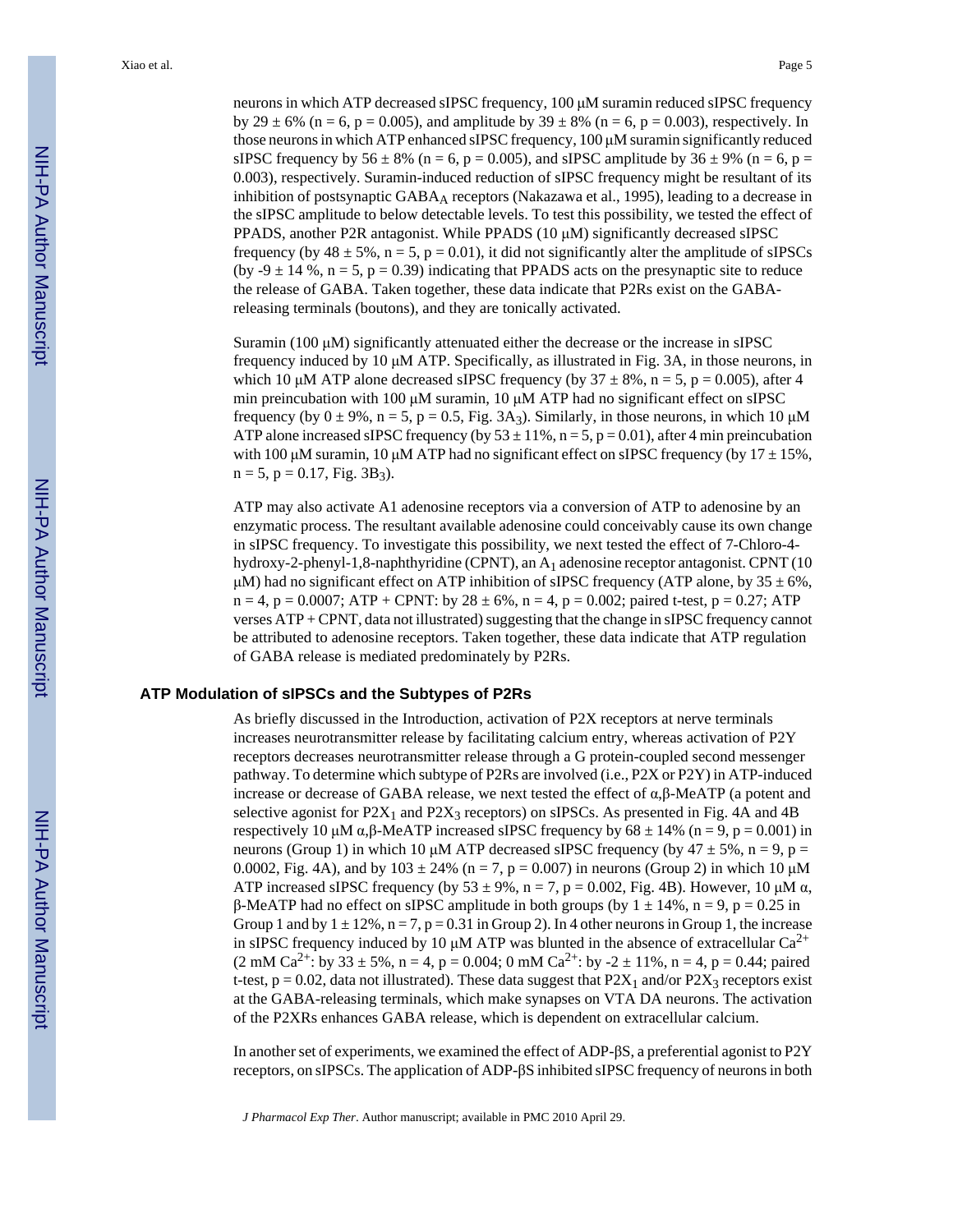Group 1 and Group 2 (Fig. 5). In Group 1 neurons, on which 10 μM ATP enhanced sIPSC frequency by 50  $\pm$  15% (n = 4, p = 0.03), 10 μM ADP- $\beta$ S inhibited sIPSC frequency by 32  $\pm$ 12% (n = 4, p = 0.04) (Fig.  $5A_{1-2}$ ). In Group 2 neurons, on which 10  $\mu$ M ATP inhibited sIPSC frequency by  $46 \pm 3\%$  (n = 4, p = 0.0004), 10  $\mu$ M ADP- $\beta$ S inhibited sIPSC frequency by 55  $\pm 8\%$  (n = 4, p = 0.003) (Fig. 5B<sub>1-2</sub>). These findings suggest the existence of P2Y receptors on GABA-releasing terminals which make synapses onto VTA DA neurons. The activation of these P2Y receptors inhibits GABA release. Taken together, the data is consistent with the notion that ATP changes in sIPSC frequency is dependent on which class of P2Rs (P2X or P2Y) dominates in the individual neuron tested.

#### **ATP Modulation of Spontaneous Firing of VTA DA Neurons**

We also tested the effect of ATP on the spontaneous firing of VTA DA neurons. ATP (10 μM) reversibly increased the firing rate by  $69 \pm 16\%$  in 59% (10/17) of the neurons (n = 10, p  $= 0.0001$ , Fig. 6A, C), decreased by  $32 \pm 14\%$  in 29% (5/17) of the neurons (Fig. 6B, C) and had no effect in 12% (2/17) of the neurons. On some DA neurons, we first tested the effect of 10 μM ATP on the firing, recorded in the cell-attached mode, and then the sIPSCs, recorded in whole-cell mode. In 3 neurons, 10  $\mu$ M ATP inhibited the firing rate by 40  $\pm$  11% (p = 0.03), while enhanced sIPSC frequency by  $86 \pm 12\%$  (p = 0.009). In other 4 neurons, 10  $\mu$ M ATP enhanced the firing rate by 71  $\pm$  15% (p = 0.009), while inhibited sIPSC frequency by 50  $\pm$  7%  $(p = 0.003)$ . There is a significant inverse correlation between ATP regulation of the firing rate and the sIPSC frequency ( $r = -0.88$ ,  $n = 7$ ,  $p = 0.01$ , Pearson correlation). These data suggest a possible relationship between ATP regulation of sIPSCs and the activity of the DA neurons.

#### **Dependence of ATP Modulation of sIPSCs on TTX-Sensitive Sodium Channels**

We tested the effect of ATP on mIPSCs in the presence of both DNQX (20  $\mu$ M) and TTX (0.5 μM). In this set of experiments, we first reexamined the effects of ATP on sIPSCs. Consistent with the results in Fig. 1, in some neurons,  $10 \mu M$  ATP increased sIPSC frequency (Fig. 7A<sub>1</sub>, left column), by 77  $\pm$  24% (n = 6, p = 0.003, Fig. 7A<sub>2</sub>, left panel). In another group of neurons, 10 μM ATP reduced sIPSC frequency (Fig. 7 B<sub>1</sub>, left column) by  $46 \pm 7\%$  (n = 6, p  $= 0.0008$ , Fig. 7B<sub>2</sub>, left panel). After washout of ATP, TTX was applied to the neurons. As illustrated in the upper panels in Fig.  $7A_1$  and  $B_1$ , 0.5  $\mu$ M TTX significantly reduced the frequency of sIPSCs (by  $64 \pm 7\%$ , n = 10, p = 0.003), but did not significantly change their mean amplitude (by  $5 \pm 17\%$ , n = 10, p = 0.4). After a new baseline (in the presence of TTX) was established, 10 μM ATP was applied again. As illustrated in the right columns of Fig.  $7A_1$  and  $B_1$ , as well as the right panel of Fig.  $7A_2$  and  $B_2$ , in the presence of TTX, 10  $\mu$ M ATP had no significant effect on sIPSC frequency in either one of these two groups: Enhancement: by  $8 \pm 21\%$  (n = 6, p = 0.37, Fig. 7A<sub>1</sub> and A<sub>2</sub>; Inhibition: by -14  $\pm$  8%, n = 6, (p = 0.17, Fig.  $7B_1$  and  $B_2$ ). These results are significantly different from those obtained in the absence of  $TTX$  ( $p < 0.01$  in either groups), indicating the involvement of sodium channels in ATP modulation.

#### **EtOH Effects on ATP Modulation of sIPSCs**

EtOH inhibits P2X receptors in a variety of preparations, including bullfrog dorsal root ganglion neurons, hippocampal neurons, and Xenopus (Li et al., 1998; Li et al., 2000; Davies et al., 2002; Davies et al., 2005), and HEK293 expression systems. To determine whether the P2Rs at the GABA-releasing terminals on VTA DA neurons are sensitive to EtOH, we tested the effects of 10 μM ATP on sIPSC frequency in the absence and the presence of EtOH (10 or 40 mM).

In the neurons in which 10  $\mu$ M ATP alone decreased sIPSC frequency (by -43  $\pm$  9%, n = 5, p = 0.004, Fig. 8A<sub>1</sub> left column and A<sub>2</sub>), after 4 min preincubation with 40 mM EtOH, 10  $\mu$ M ATP (plus 40 mM EtOH) decreased sIPSC frequency by  $-66 \pm 5\%$  (n = 5, p = 0.0001, Fig.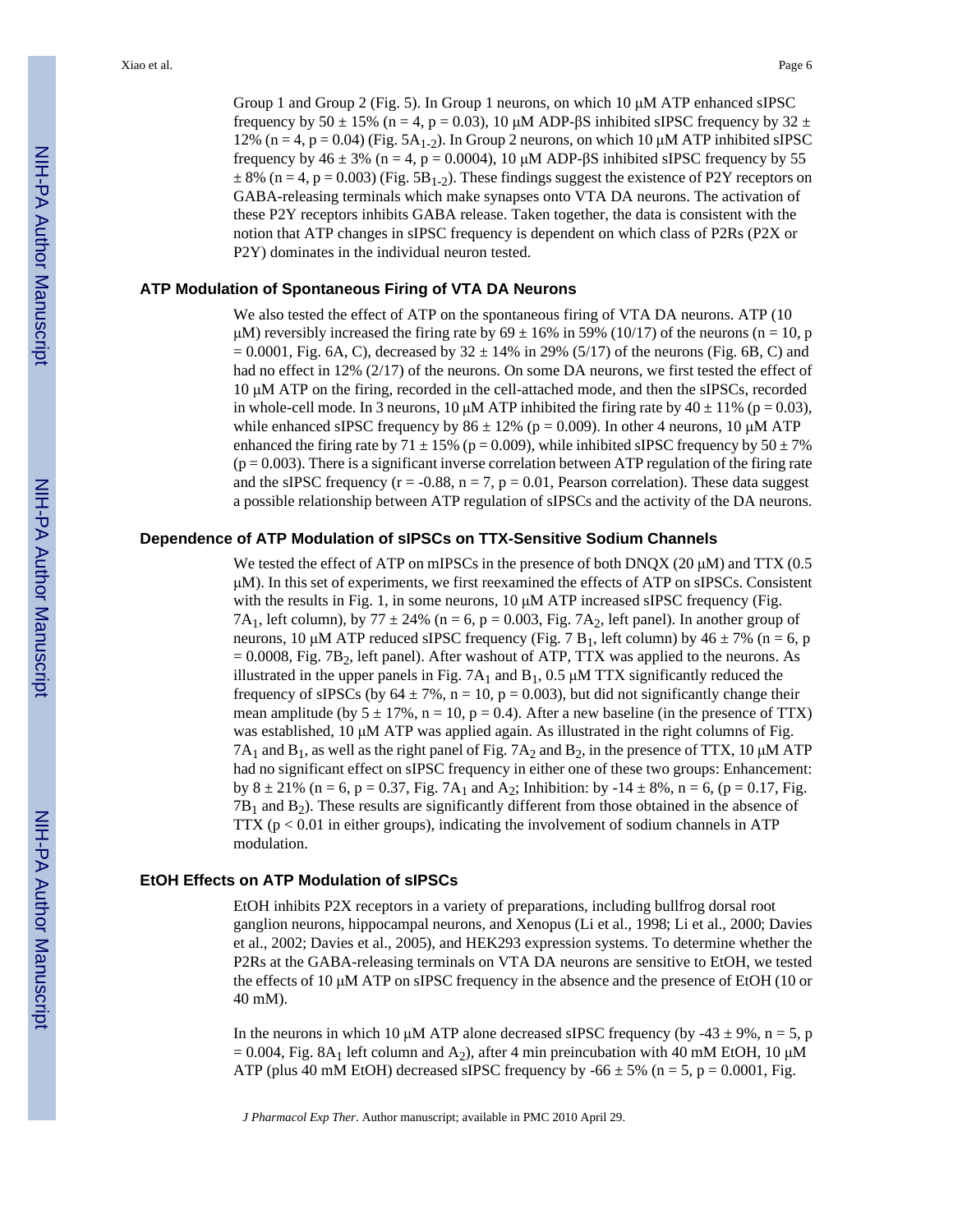8A<sub>1</sub> right column and A<sub>2</sub>). These two values are significantly different (n = 5, p = 0.04, paired t-test, Fig. 8A2). However, 4 min preincubation with 10 mM EtOH did not significantly affect the inhibitory effect of 10 μM ATP on sIPSC frequency: ATP alone, by -43  $\pm$  5% (n = 7, p = 0.0002), ATP plus 10 mM EtOH, by -48  $\pm$  11% (n = 7, p = 0.003). These two values have no statistically significant difference ( $p = 0.33$ , paired t-test, Fig. 8A<sub>2</sub>).

In those neurons in which 10 μM ATP alone increased sIPSC frequency (by  $45 \pm 13\%$ , n = 5,  $p = 0.02$ , Fig. 8B<sub>1</sub>, left column and B<sub>2</sub>), after 4 min preincubation with 40 mM EtOH, 10  $\mu$ M ATP (plus 40 mM EtOH) did not significantly change sIPSC frequency (by  $-17 \pm 19\%$ , n = 5,  $p = 0.12$ , Fig. 8B<sub>1</sub>, right column and B<sub>2</sub>). Thus, the increase in sIPSC frequency induced by 10 μM ATP was eliminated by 40 mM EtOH ( $p = 0.03$ , paired t-test, Fig. 8B<sub>2</sub>). Similarly, 10 mM EtOH also eliminated the increase in sIPSC frequency induced by 10  $\mu$ M ATP (43  $\pm$  13%,  $n = 7$ ,  $p = 0.01$  in ACSF,  $p = 0.007$  verses  $-22 \pm 17$ %,  $n = 7$ ,  $p = 0.17$  in EtOH, paired t-test, Fig.  $8B_2$ ).

Overall, the findings from the EtOH studies suggest that the P2Rs at GABA releasing terminals are sensitive to EtOH, and the P2Rs that mediate ATP-induced increase in sIPSC frequency are more sensitive to EtOH than those that mediate ATP-induced decrease in sIPSC frequency.

# **Discussion**

In the present study, we demonstrate that P2XR and P2YR existed at the GABA-releasing terminals which make synapses on the VTA DA neuron. By acting on these receptors, ATP either increased or decreased GABA release, and the net effect in a particular cell depended on which P2R predominates. The ATP-induced increase or decrease in GABA release probably resulted from the activation of the P2XRs or of the P2YRs, respectively. Further, ATP modulation of DA neuron activity may be correlated with its effect on GABA release. We also demonstrate that EtOH altered the effect of ATP on GABA release through the P2Rs at the GABA-releasing terminal. Our results indicate that both P2XR and P2YR are sensitive to EtOH at clinically relevant concentrations ( $\leq$ 40 mM). We postulate that the presynaptic P2Rs in the VTA are important targets for EtOH.

#### **ATP Effect Depends on P2Rs at the GABA-Releasing Terminals on the VTA DA Neurons**

Activation of presynaptic P2Rs modulates the release of a number of neurotransmitters including acetylcholine, noradrenaline, dopamine, glutamate, serotonin, GABA and glycine in various regions of the CNS. We showed that in the mechanically dissociated VTA DA neurons, ATP (at concentrations below 200  $\mu$ M) modulated sIPSC frequency in a concentrationdependent manner without affecting sIPSC amplitude. This suggests that ATP works at the presynaptic site. Furthermore, the action of ATP was abolished by TTX, indicating that it depends on TTX-sensitive sodium channels. While the underlying mechanism is unclear, a simple explanation is that ATP may act on the upstream of GABA-releasing terminals that require action potential propagation to conduct the signal to the GABA- releasing site.

ATP modulation of GABA release was significantly suppressed by suramin (a nonselective P2R antagonist). Furthermore, suramin or PPADS alone profoundly suppressed GABA release. These suppressions indicate that: (1) P2Rs exist at the GABA-releasing terminal, and (2) These P2Rs tonically modulate the release of GABA. These results are consistent with previous reports that show spontaneous ATP release in brain tissues and the existence of functional P2Rs at GABA-releasing terminals. The sources of ATP in the isolated neurons remain to be identified. ATP could be released from nerve terminals (Burnstock, 1997), from the glia cells (Abbracchio and Ceruti, 2006), and/or from the soma of a neuron (Zhang et al., 2007). In the VTA, suramin affected not only the frequency but also the amplitude of sIPSCs. The reduction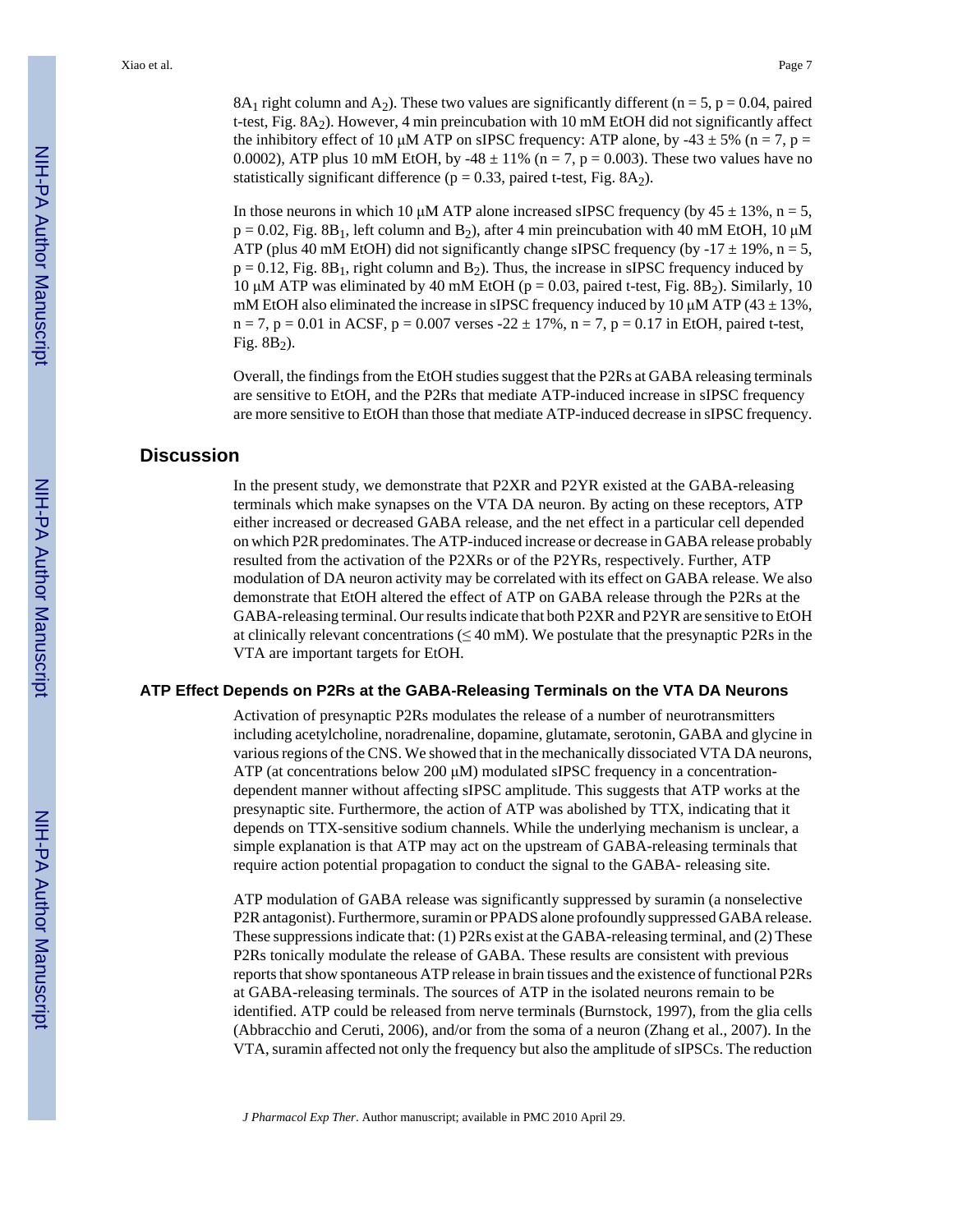in sIPSC amplitude could be resultant of an inhibition of postsynaptic GABAA receptors or of a reduction in the number of quanta in each release.

The dualistic effect of ATP may be resultant of the interplay of different types of P2Rs. We attempted to dissect the possible contribution of P2XR and of P2YR. In contrast to the variable effects of ATP, α,β-MeATP (a P2XR agonist) consistently increased sIPSC frequency. This observation is consistent with previous studies that show that activation of P2XR facilitates neurotransmitter release (see review (Illes and Ribeiro, 2004). In our experiments, α,β-MeATP increased sIPSCs more potently in those neurons in which ATP had a facilitating effect. It has been shown that  $\alpha, \beta$ -MeATP activates many subunits of P2XR, including P2X<sub>1</sub>, P2X<sub>3</sub>,  $P2X_{2/3}$ , and  $P2X_{1/5}$ . The desensitization of heteromultimeric  $P2X_{2/3}$  receptors in response to the agonist was slower  $(>10 s)$  than that of the other subtypes of P2XRs. Our results showed that the increase in sIPSC frequency induced by both ATP and  $\alpha$ ,β-MeATP had a similar slow desensitization ( $>$  30 s) (Fig. 1B and Fig. 3). These data suggest that P2X<sub>2/3</sub> receptors exist at the GABA-releasing terminals on VTA DA neurons. This is supported by previous findings that show P2X<sub>3</sub> subunit expression in rat midbrain synaptosomes and high levels of P2X<sub>2</sub> subunit expression in the VTA (Krugel et al., 2001; Heine et al., 2001).

Unlike ATP and  $\alpha$ ,  $\beta$ -MeATP, ADP- $\beta$ S (a preferential agonist for P2YR) consistently reduced sIPSC frequency. This suggests that P2YRs exist at GABA-releasing terminals, which mediate ATP inhibition of sIPSCs. Taken together, our data demonstrate that both P2XR and P2YR exist at the GABA-releasing terminal and that the contributions of these two P2Rs in different neurons are not equal. The interplay between these P2Rs may account for the complex effects of ATP. That is, in neurons in which P2XR contributes more, ATP will increase sIPSCs, whereas in neurons where P2YR predominates, ATP will reduce sIPSC frequency. This hypothesis is supported by a previous study that shows that both P2XRs and P2YRs are expressed in VTA non-dopaminergic neurons (Heine et al., 2007).

ATP altered sIPSC frequency in a dose-dependent manner. The ATP concentration at which ATP-induced increase in sIPSC frequency reached its maximum was 10 μM, whereas the concentration at which ATP-induced decrease in sIPSC frequency reached its maximum was much higher (100 μM). Although we are not able to quantify the  $EC_{50}$  or  $IC_{50}$  of ATP in each case, we speculate that the P2XR in our preparation was more sensitive to ATP than the P2YR. We also showed that 10  $\mu$ M ATP increased or decreased the spontaneous firing rate in 59% and 29% of the VTA DA neurons, respectively. These percentages are close to the incidence of the ATP-induced decrease (54%) and increase (32%) in GABA release (Fig.1). Furthermore, ATP modulation of the firing rate inversely correlates with its effects on sIPSC frequency. These data support the possibility that through affecting GABA transmission, ATP plays a significant role in the regulation of DA neuronal activity. The complex effects of ATP on GABA release and firing rate of the VTA DA neurons seem not to be compliant with the previous observation that 2MeSATP, an ATP analogue, increases neuronal activity (Krugel et al., 2003) and somatodendritic release of dopamine (Krugel et al., 2001) in the VTA. However, the higher incidence of the excitatory effect of ATP suggests that in the VTA the activation of P2YR apparently overcomes that of P2XR, thus decreasing GABA release and increasing DA neuron activity.

We recorded the ATP-induced transient current in 28% (29/105) of the VTA DA neurons tested. This current was sensitive to suramin and PPADS and depended on extracellular calcium. This suggests the existence of functional P2XR on the soma, consistent with previous morphological studies (Vulchanova et al., 1996; Heine et al., 2007). In the current study, ATP effects on the firing rate of VTA DA neuron are as steady as its effects on sIPSCs during application; meanwhile, the incidence (59%) of ATP-induced excitation of VTA DA neuron is much higher than that (28%) of ATP-induced transient current. This suggests that the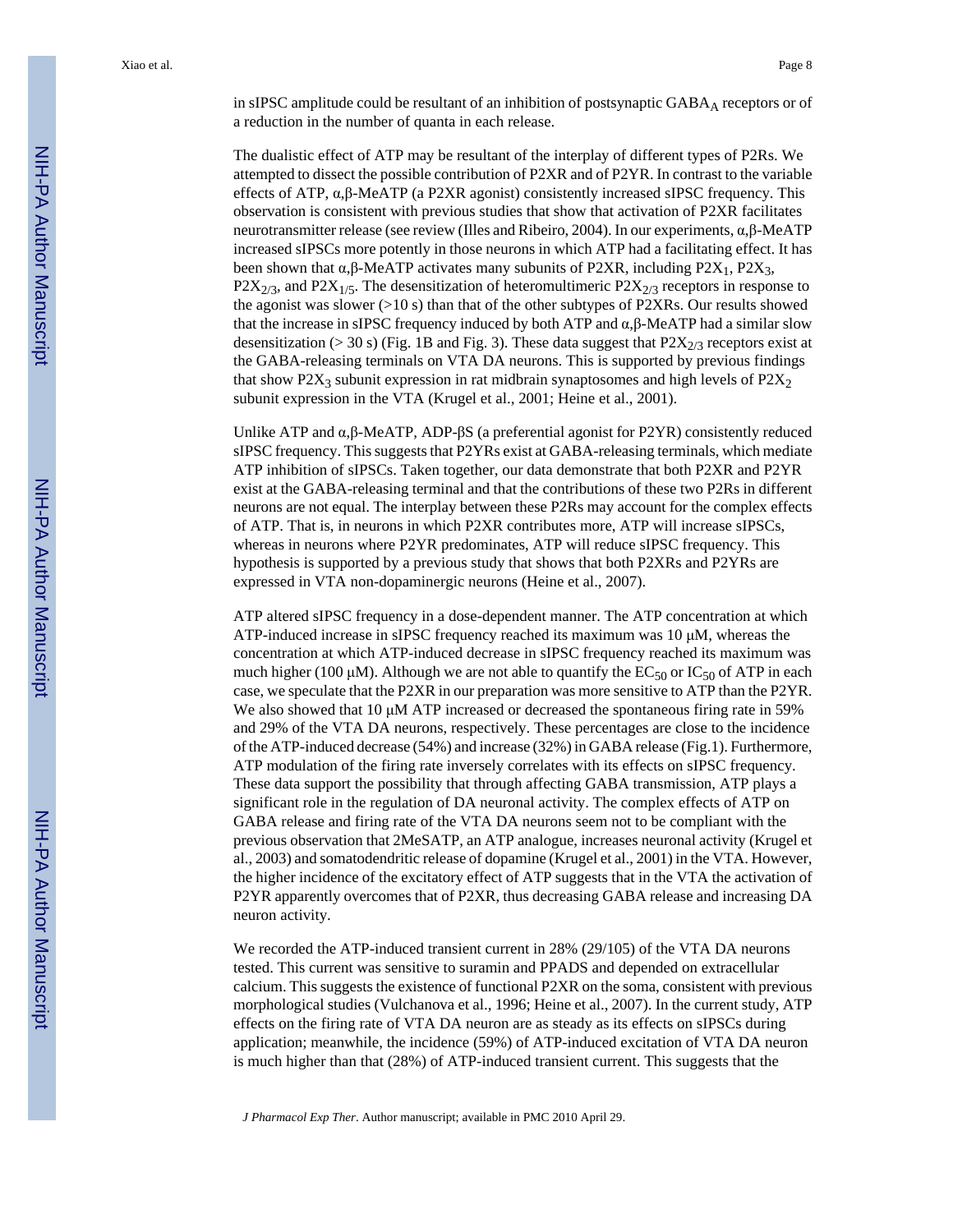presynaptic P2YRs, but not the pre- and post-synaptic P2XRs, are the primary mediators for the excitatory effect of ATP.

#### **Presynaptic P2Rs in the VTA are Sensitive to EtOH**

We have demonstrated that the ATP-induced increase in GABA release was abolished by 10 and 40 mM EtOH. This is consistent with previous studies showing that EtOH inhibits P2XRs. Previous studies have shown that the action of EtOH on P2XR is subunit-dependent; for example, homomeric  $P2X_4$  receptor is more sensitive to the inhibitory effects of EtOH than homomeric P2 $X_2$  receptors (Davies et al., 2002). In P2 $X_3$  receptor-expressing Xenopus oocytes, the ATP-induced current was potentiated by EtOH at the concentration that has been shown to cause motor control deficits (Davies et al., 2005). However, in  $P2X_3$  receptorexpressing HEK 293 cells, the ATP-induced current was not significantly altered by EtOH at concentrations as high as 100 mM (Fischer et al., 2003). We could not explain why EtOH shows different effect(s) in different expression systems at this moment, but the different expression systems are one of the possibilities. Our recent work on chimeric  $P2X_2$  and  $P2X_3$ receptors showed that the subunit of the P2XR could alter the responses to EtOH significantly (Personal communication, Dr. Liana Asatryan, University of Southern California). Therefore, it is possible that heteromeric  $P2X_{2/3}$  receptor demonstrates different EtOH sensitivity from that of homomeric P2X<sub>2</sub> and P2X<sub>3</sub> receptors. In >50% of the VTA DA neurons tested ATP decreased GABA release, and this effect was enhanced by 40 mM EtOH. Since ATP activates both the P2XR and the P2YR, the potentiation by 40 mM EtOH of ATP-induced inhibition of GABA release could be superimposing effects of inhibition of P2XR and activation of P2YR. The net effect is to inhibit GABA release.

We previously reported that in brain slice preparations, EtOH increases or decreases GABA release onto VTA DA neurons in the presence or the absence of DAMGO, a μ-opioid agonist, which silences the GABA-releasing neurons (Xiao and Ye, 2008). This implies that multiple EtOH targets exist at GABA-releasing terminals. EtOH inhibition of P2XR and/or potentiation of P2YR may enhance ATP-induced disinhibition of VTA DA neurons, which may lead to increased dopamine release. Revealing mechanisms of the multiple effects of ATP and EtOH on GABA release onto the VTA DA neurons will provide new therapeutic avenues in the treatment of drug abuse and of alcoholism.

# **Acknowledgments**

We thank Dr. Olga Ostrovskaya and Ms. Kimberly Sokol for helpful comments and suggestions.

This work is supported by NIH AA-11989, AA-016964, AT001182 and AA013922.

## **Abbreviations**

| ATP                       | Adenosine 5'-triphosphate                  |
|---------------------------|--------------------------------------------|
| $\alpha$ , $\beta$ -MeATP | $\alpha$ , $\beta$ - Methylene ATP         |
| <b>APV</b>                | DL-2-Amino-5-phosphonopentanoic acid       |
| DA neuron                 | dopaminergic neuron                        |
| DNQX                      | 6,7-dinitroquinoxaline-2, 3-dione          |
| GABA                      | γ-aminobutyric acid                        |
| mIPSCs                    | miniature inhibitory postsynaptic currents |
| P2 receptor               | purinergic type 2 receptor                 |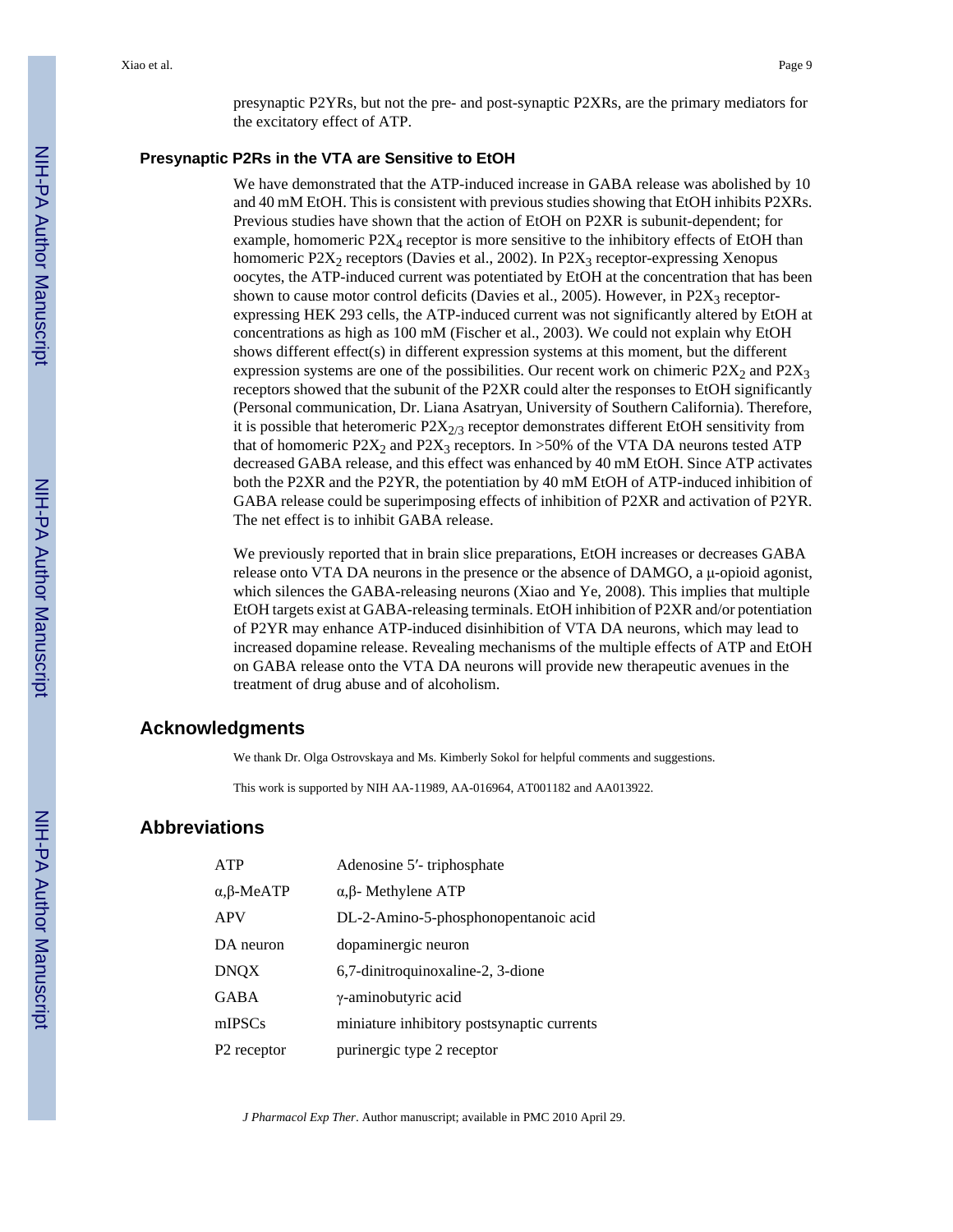| sIPSCs | spontaneous inhibitory postsynaptic currents |
|--------|----------------------------------------------|
| TTX    | tetrodotoxin                                 |
| VTA    | ventral tegmental area                       |

## **References**

- Abbracchio MP, Ceruti S. Roles of P2 receptors in glial cells: focus on astrocytes. Purinergic Signal 2006;2:595–604. [PubMed: 18404462]
- Akaike N, Moorhouse AJ. Techniques: applications of the nerve-bouton preparation in neuropharmacology. Trends Pharmacol Sci 2003;24:44–47. [PubMed: 12498731]
- Brodie MS, Shefner SA, Dunwiddie TV. Ethanol increases the firing rate of dopamine neurons of the rat ventral tegmental area in vitro. Brain Res 1990;508:65–69. [PubMed: 2337793]
- Burnstock G. The past, present and future of purine nucleotides as signalling molecules. Neuropharmacology 1997;36:1127–1139. [PubMed: 9364468]
- Charlton ME, Sweetnam PM, Fitzgerald LW, Terwilliger RZ, Nestler EJ, Duman RS. Chronic ethanol administration regulates the expression of GABAA receptor alpha 1 and alpha 5 subunits in the ventral tegmental area and hippocampus. J Neurochem 1997;68:121–127. [PubMed: 8978717]
- Davies DL, Kochegarov AA, Kuo ST, Kulkarni AA, Woodward JJ, King BF, Alkana RL. Ethanol differentially affects ATP-gated P2X(3) and P2X(4) receptor subtypes expressed in Xenopus oocytes. Neuropharmacology 2005;49:243–253. [PubMed: 15993446]
- Davies DL, Machu TK, Guo Y, Alkana RL. Ethanol sensitivity in ATP-gated P2X receptors is subunit dependent. Alcohol Clin Exp Res 2002;26:773–778. [PubMed: 12068244]
- Davies DL, Trudell JR, Mihic SJ, Crawford DK, Alkana RL. Ethanol potentiation of glycine receptors expressed in Xenopus oocytes antagonized by increased atmospheric pressure. Alcohol Clin Exp Res 2003;27:743–755. [PubMed: 12766618]
- Fischer W, Wirkner K, Weber M, Eberts C, Koles L, Reinhardt R, Franke H, Allgaier C, Gillen C, Illes P. Characterization of P2X3, P2Y1 and P2Y4 receptors in cultured HEK293-hP2X3 cells and their inhibition by ethanol and trichloroethanol. J Neurochem 2003;85:779–790. [PubMed: 12694404]
- Ford CP, Mark GP, Williams JT. Properties and opioid inhibition of mesolimbic dopamine neurons vary according to target location. J Neurosci 2006;26:2788–2797. [PubMed: 16525058]
- Franke H, Krugel U, Illes P. P2 receptors and neuronal injury. Pflugers Arch 2006;452:622–644. [PubMed: 16645849]
- Heine C, Wegner A, Grosche J, Allgaier C, Illes P, Franke H. P2 receptor expression in the dopaminergic system of the rat brain during development. Neuroscience 2007;149:165–181. [PubMed: 17869006]
- Illes P, Ribeiro JA. Neuronal P2 receptors of the central nervous system. Curr Top Med Chem 2004;4:831–838. [PubMed: 15078214]
- Imperato A, Di Chiara G. Preferential stimulation of dopamine release in the nucleus accumbens of freely moving rats by ethanol. J Pharmacol Exp Ther 1986;239:219–228. [PubMed: 3761194]
- Johnson SW, North RA. Two types of neurone in the rat ventral tegmental area and their synaptic inputs. J Physiol 1992;450:455–468. [PubMed: 1331427]
- Khakh BS. Molecular physiology of P2X receptors and ATP signalling at synapses. Nat Rev Neurosci 2001;2:165–174. [PubMed: 11256077]
- Krugel U, Kittner H, Franke H, Illes P. Stimulation of P2 receptors in the ventral tegmental area enhances dopaminergic mechanisms in vivo. Neuropharmacology 2001;40:1084–1093. [PubMed: 11406200]
- Krugel U, Kittner H, Franke H, Illes P. Purinergic modulation of neuronal activity in the mesolimbic dopaminergic system in vivo. Synapse 2003;47:134–142. [PubMed: 12454951]
- Lazarowski ER, Boucher RC, Harden TK. Mechanisms of release of nucleotides and integration of their action as P2X- and P2Y-receptor activating molecules. Mol Pharmacol 2003;64:785–795. [PubMed: 14500734]
- Li C, Peoples RW, Weight FF. Ethanol-induced inhibition of a neuronal P2X purinoceptor by an allosteric mechanism. Br J Pharmacol 1998;123:1–3. [PubMed: 9484847]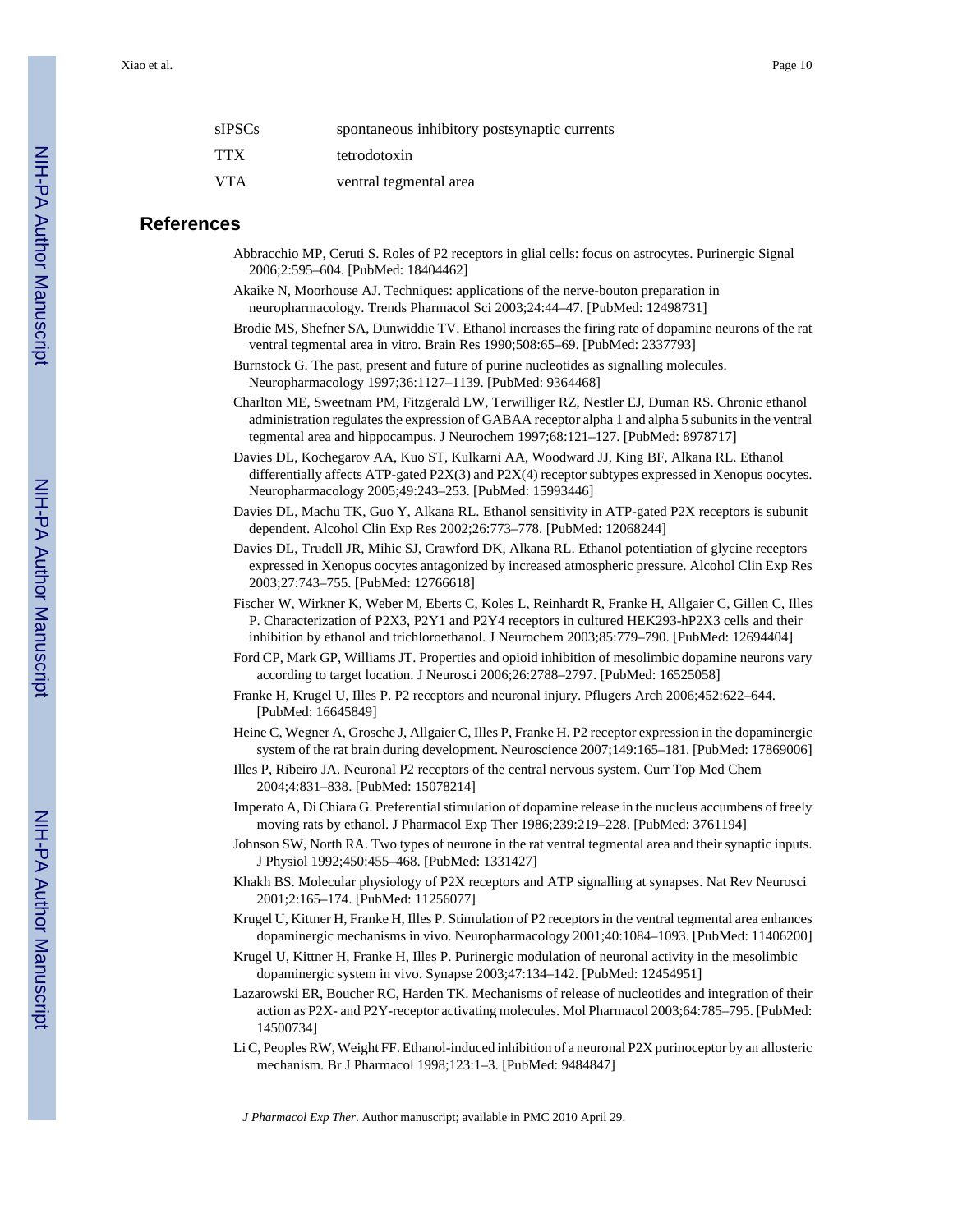- Li C, Xiong K, Weight FF. Ethanol inhibition of adenosine 5′-triphosphate-activated current in freshly isolated adult rat hippocampal CA1 neurons. Neurosci Lett 2000;295:77–80. [PubMed: 11090978]
- Margolis EB, Hjelmstad GO, Bonci A, Fields HL. Kappa-opioid agonists directly inhibit midbrain dopaminergic neurons. J Neurosci 2003;23:9981–9986. [PubMed: 14602811]
- Melis M, Camarini R, Ungless MA, Bonci A. Long-lasting potentiation of GABAergic synapses in dopamine neurons after a single in vivo ethanol exposure. J Neurosci 2002;22:2074–2082. [PubMed: 11896147]
- Mihic SJ, Ye Q, Wick MJ, Koltchine VV, Krasowski MD, Finn SE, Mascia MP, Valenzuela CF, Hanson KK, Greenblatt EP, Harris RA, Harrison NL. Sites of alcohol and volatile anaesthetic action on GABA(A) and glycine receptors. Nature 1997;389:385–389. [PubMed: 9311780]
- Mori M, Heuss C, Gahwiler BH, Gerber U. Fast synaptic transmission mediated by P2X receptors in CA3 pyramidal cells of rat hippocampal slice cultures. J Physiol 2001;535:115–123. [PubMed: 11507162]
- Nakazawa K, Inoue K, Ito K, Koizumi S, Inoue K. Inhibition by suramin and reactive blue 2 of GABA and glutamate receptor channels in rat hippocampal neurons. Naunyn Schmiedebergs Arch Pharmacol 1995;351:202–208. [PubMed: 7770102]
- North RA. Molecular physiology of P2X receptors. Physiol Rev 2002;82:1013–1067. [PubMed: 12270951]
- Nowak KL, McBride WJ, Lumeng L, Li TK, Murphy JM. Blocking GABA(A) receptors in the anterior ventral tegmental area attenuates ethanol intake of the alcohol-preferring P rat. Psychopharmacology (Berl) 1998;139:108–116. [PubMed: 9768548]
- Papp L, Vizi ES, Sperlagh B. Lack of ATP-evoked GABA and glutamate release in the hippocampus of P2X7 receptor-/- mice. Neuroreport 2004;15:2387–2391. [PubMed: 15640761]
- Rubio ME, Soto F. Distinct Localization of P2X receptors at excitatory postsynaptic specializations. J Neurosci 2001;21:641–653. [PubMed: 11160443]
- Stobbs SH, Ohran AJ, Lassen MB, Allison DW, Brown JE, Steffensen SC. Ethanol suppression of ventral tegmental area GABA neuron electrical transmission involves N-methyl-D-aspartate receptors. J Pharmacol Exp Ther 2004;311:282–289. [PubMed: 15169831]
- Theile JW, Morikawa H, Gonzales RA, Morrisett RA. Ethanol enhances GABAergic transmission onto dopamine neurons in the ventral tegmental area of the rat. Alcohol Clin Exp Res 2008;32:1040–1048. [PubMed: 18422836]
- Vulchanova L, Arvidsson U, Riedl M, Wang J, Buell G, Surprenant A, North RA, Elde R. Differential distribution of two ATP-gated channels (P2X receptors) determined by immunocytochemistry. Proc Natl Acad Sci U S A 1996;93:8063–8067. [PubMed: 8755603]
- Woodward JJ. Ethanol and NMDA receptor signaling. Crit Rev Neurobiol 2000;14:69–89. [PubMed: 11253956]
- Xiao C, Ye JH. Ethanol dually modulates GABAergic synaptic transmission onto dopaminergic neurons in ventral tegmental area: Role of mu-opioid receptors. Neuroscience. 2008
- Xiao C, Zhang J, Krnjevic K, Ye JH. Effects of ethanol on midbrain neurons: role of opioid receptors. Alcohol Clin Exp Res 2007;31:1106–1113. [PubMed: 17577392]
- Ye JH, Wang F, Krnjevic K, Wang W, Xiong ZG, Zhang J. Presynaptic glycine receptors on GABAergic terminals facilitate discharge of dopaminergic neurons in ventral tegmental area. J Neurosci 2004;24:8961–8974. [PubMed: 15483115]
- Zhang X, Chen Y, Wang C, Huang LY. Neuronal somatic ATP release triggers neuron-satellite glial cell communication in dorsal root ganglia. Proc Natl Acad Sci U S A 2007;104:9864–9869. [PubMed: 17525149]
- Zhou C, Xiao C, McArdle JJ, Ye JH. Mefloquine enhances nigral gamma-aminobutyric acid release via inhibition of cholinesterase. J Pharmacol Exp Ther 2006;317:1155–1160. [PubMed: 16501066]
- Zhu PJ, Lovinger DM. Retrograde endocannabinoid signaling in a postsynaptic neuron/synaptic bouton preparation from basolateral amygdala. J Neurosci 2005;25:6199–6207. [PubMed: 15987949]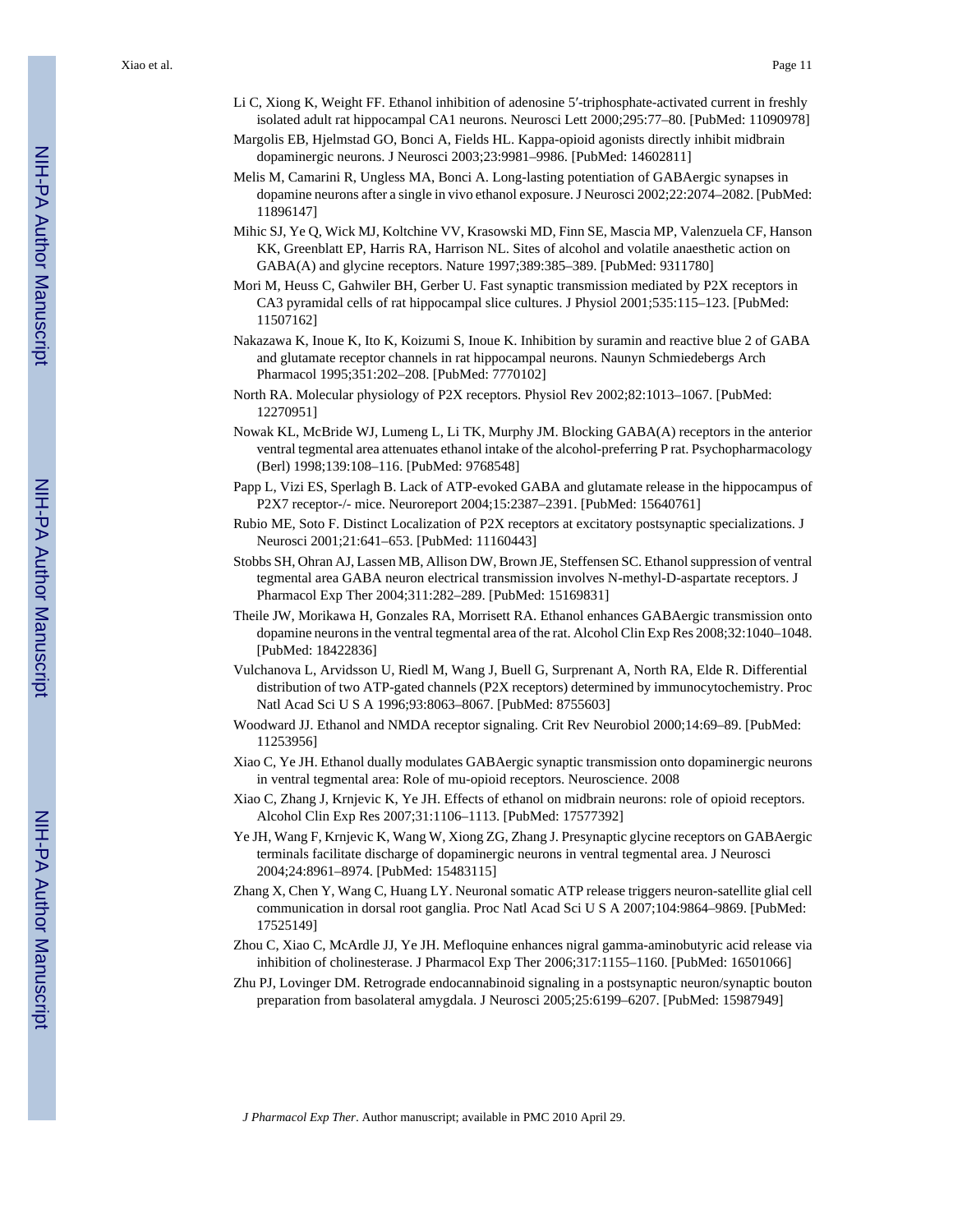Xiao et al. Page 12



#### **Fig.1.**

ATP has multiple effects on GABA release in VTA DA neurons. A, The spontaneous IPSCs were blocked by 10 μM bicuculline.  $B_1$ , sIPSCs recorded from a DA neuron of a P16 rat, before, during and after the application of 10  $\mu$ M ATP. B<sub>2</sub>, Time course of ATP inhibition of sIPSC frequency.  $B_3$ , Summary of the effect of ATP (1-200  $\mu$ M) on the frequency (FREQ, left panel) and amplitude (AMPT, right panel) of sIPSCs. The number in brackets is the number of neurons examined. C1, sIPSCs recorded from a DA neuron of a P14 rat, before, during and after the application of 10  $\mu$ M ATP. C<sub>2</sub>, Time course of ATP facilitation of sIPSC frequency. C<sub>3</sub>, Summary of the effect of ATP (1-100 μM) on the frequency (left panel) and amplitude (right panel) of sIPSCs.  $* p < 0.05; ** p < 0.01$ , paired t test, ATP verses pre-ATP conditions.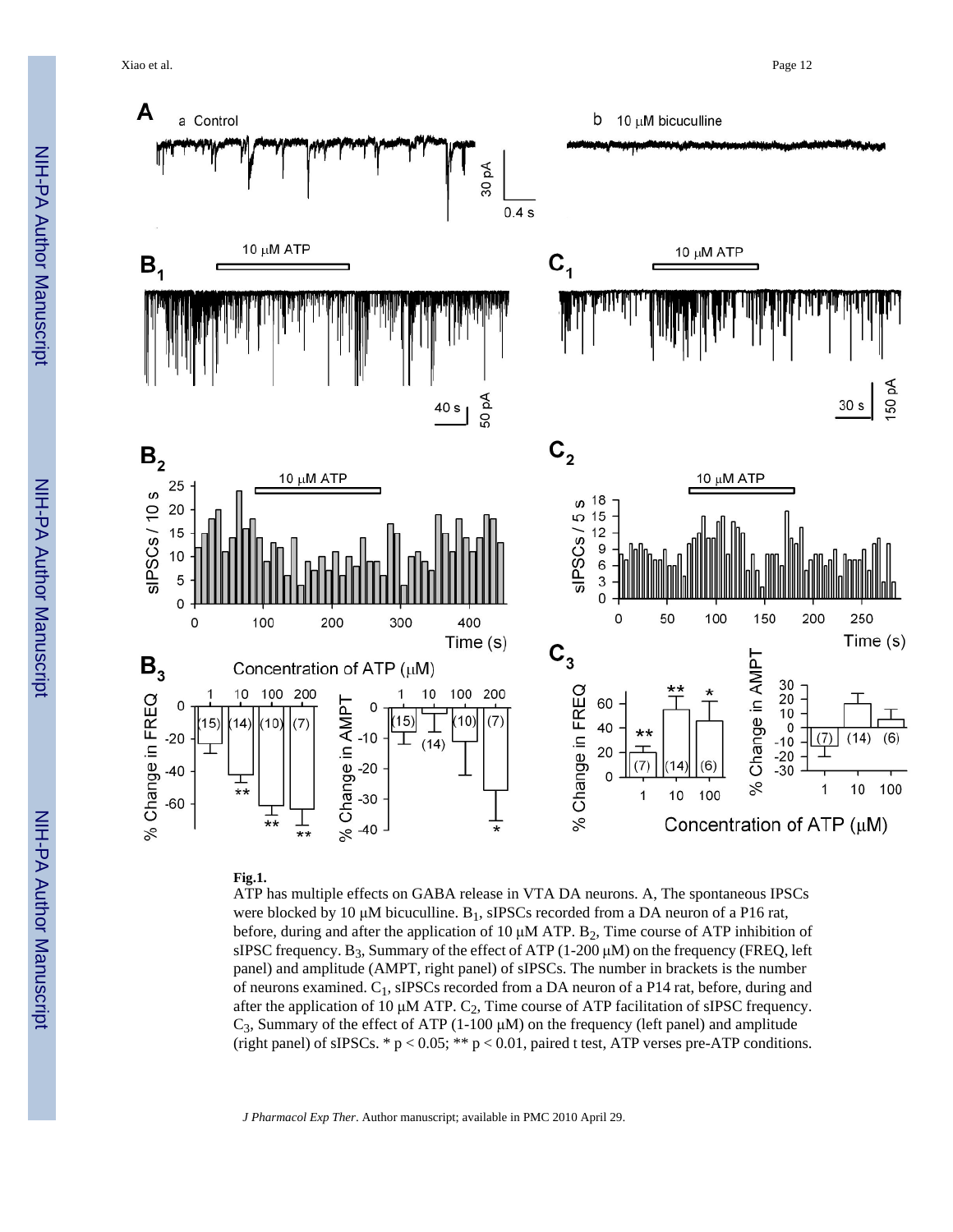Xiao et al. Page 13



#### **Fig. 2.**

ATP induces transient current in VTA DA neurons. Representative traces of ATP (10 μM) induced currents, which was dramatically inhibited by 100 μM Suramin and 10 μM PPADS, and eliminated in the absence of extracellular calcium.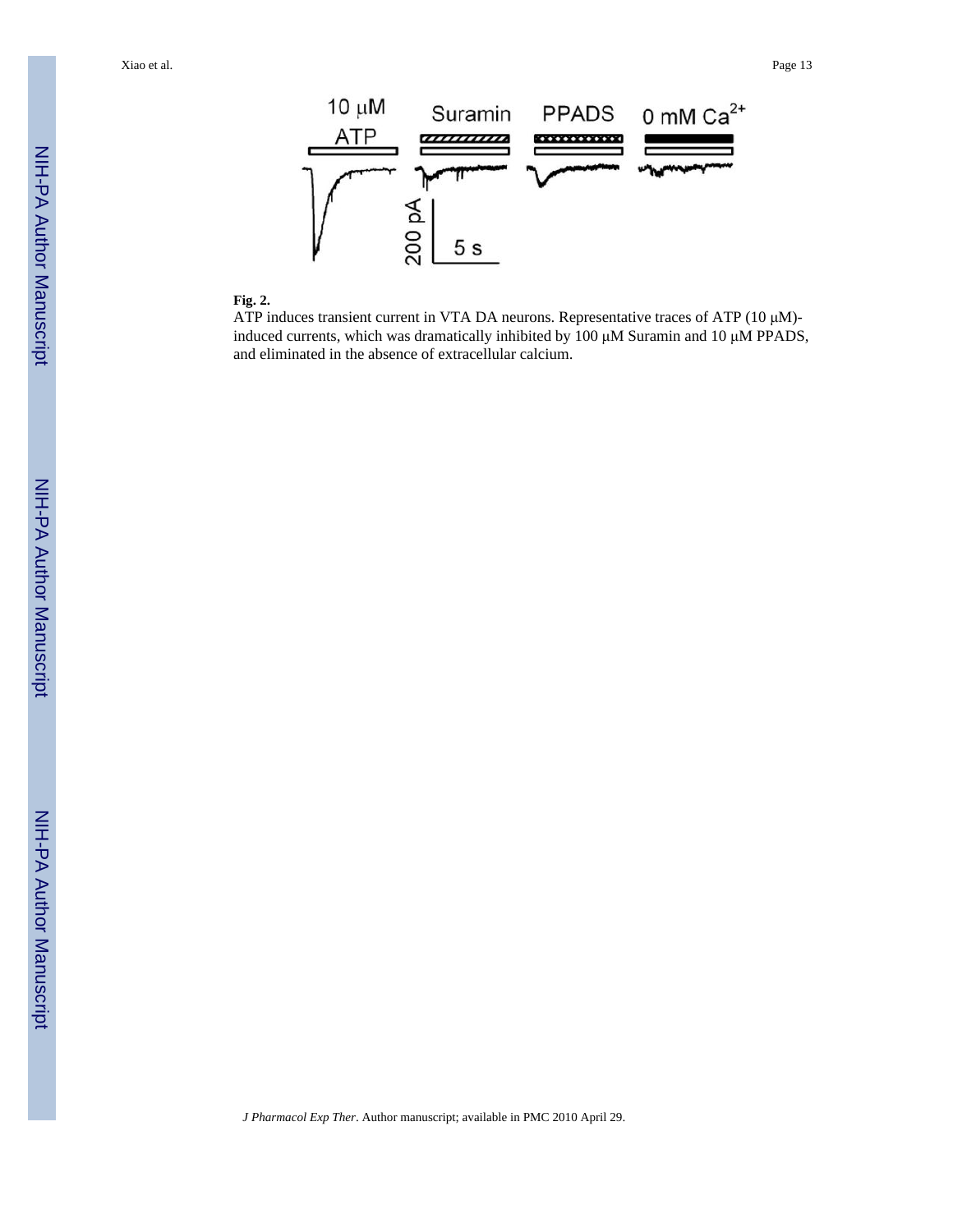

#### **Fig.3.**

Suramin abolishes ATP modulation of sIPSC frequency in VTA DA neurons. Representative traces  $(A_1)$  showing that the inhibition of sIPSC frequency by 10  $\mu$ M ATP (left column) is abolished in the presence of suramin (100  $\mu$ M) (right column). A<sub>2</sub>, The corresponding time course of  $A_1$ . B<sub>1</sub>, Representative traces showing that the enhancement of sIPSC frequency by 10 μM ATP (left column) is abolished in the presence of suramin (100 μM) (right column). B<sub>2</sub>, The corresponding time course of B<sub>1</sub>. A3, and B3, Summary of the effect of ATP (10 μM) on sIPSC frequency in the absence (ACSF) and presence of suramin. \*  $p < 0.05$ ; \*\*  $p < 0.01$ , paired t test, ATP verses pre-ATP conditions, or as indicated.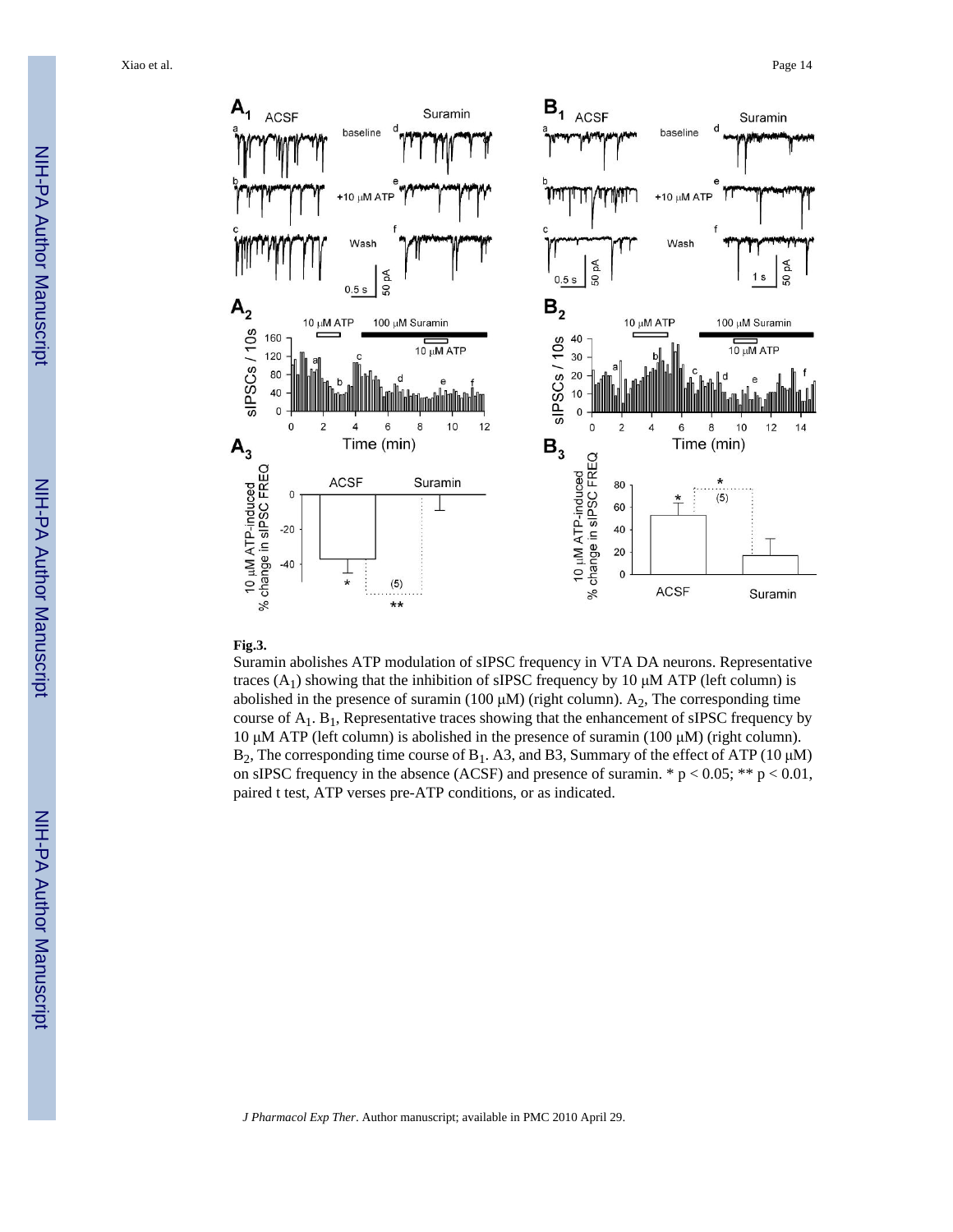Xiao et al. Page 15



#### **Fig.4.**

α, β-MeATP enhances sIPSC frequency in VTA DA neurons.  $A_{1-3}$ , 10 μM α, β-MeATP increased sIPSC frequency (Representative traces  $(A_1, b)$ , corresponding time course  $(A_2)$ , and summary  $(A_3)$ ) on VTA DA neurons, on which 10  $\mu$ M ATP decreases sIPSC frequency (Representative traces  $(A_1, a)$ , corresponding time course  $(A_2)$ , and summary  $(A_3)$ ). B<sub>1-3</sub>, 10 μM  $\alpha$ ,β-MeATP increases sIPSC frequency (typical traces (B<sub>1</sub>, b), corresponding time course  $(B_2)$ , and summary  $(B_3)$  on VTA DA neurons, in which 10  $\mu$ M ATP decreases sIPSC frequency (Representative traces  $(B_1, a)$ , corresponding time course  $(B_2)$ , and summary  $(B_3)$ ). The number in brackets is the number of neurons examined. \*\*  $p < 0.01$ , paired t test of the effects of ATP or α,β-MeATP verses pre ATP or α,β-MeATP conditions.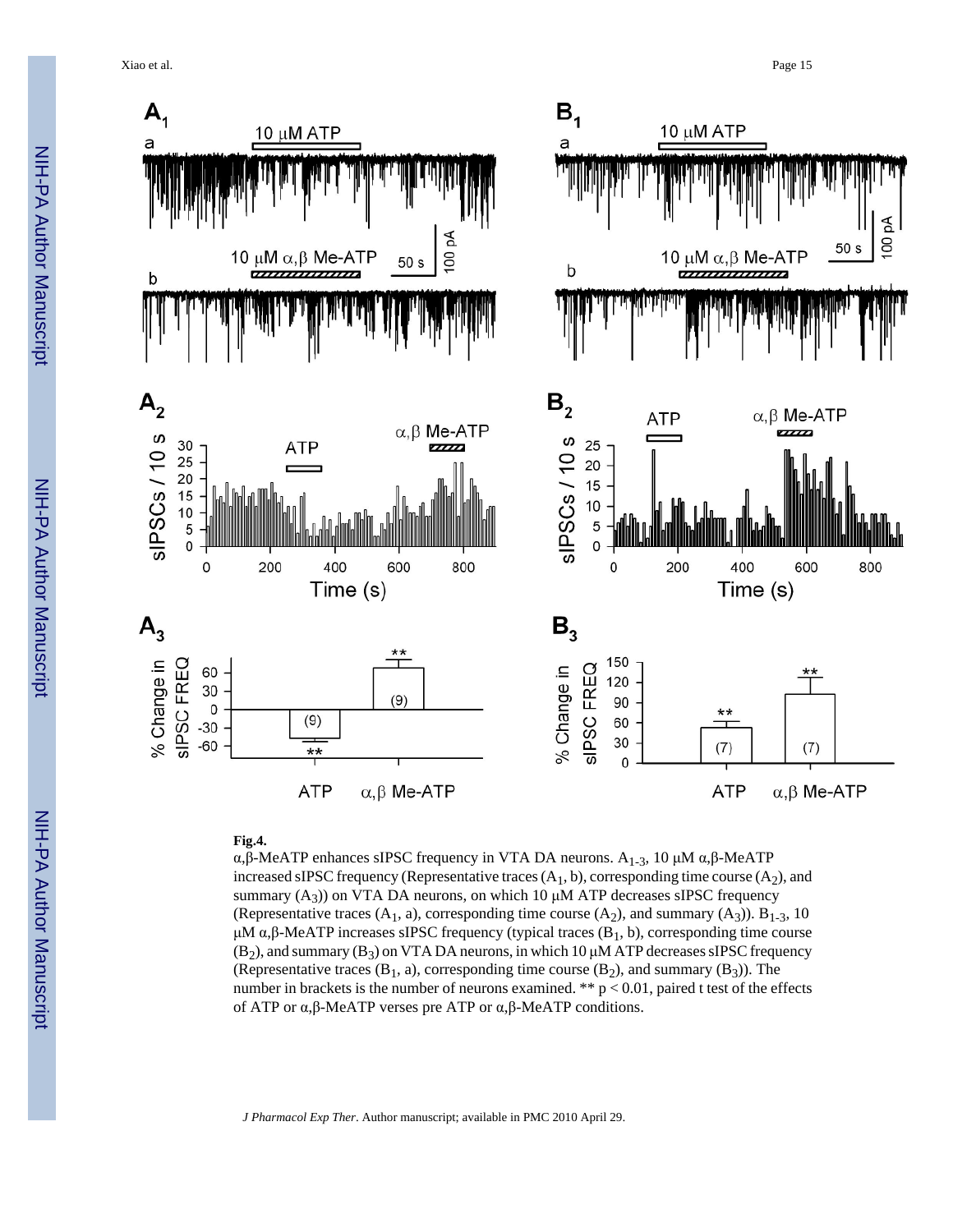Xiao et al. Page 16



# **Fig. 5.**

ADP- $\beta$ S inhibits sIPSC frequency in VTA DA neurons. A<sub>1-2</sub>, 10 μM ADP- $\beta$ S decreased sIPSC frequency (Representative traces  $(A_1, c, d)$  and summary  $(A_2)$ ) on VTA DA neurons, on which 10 μM ATP increases sIPSC frequency (Representative traces  $(A_1, a, b)$  and summary  $(A_2)$ ). B<sub>1-2</sub>, 10 μM ADP-βS decreases sIPSC frequency (typical traces (B<sub>1</sub>, c, d) and summary (B<sub>2</sub>) on VTA DA neurons, in which 10 μM ATP decreases sIPSC frequency (Representative traces  $(B_1, a, b)$  and summary  $(B_2)$ ). The number in brackets is the number of neurons examined. \*\* p < 0.01, paired t test of the effects of ATP or ADP-βS verses pre-ATP or pre-ADP-βS conditions.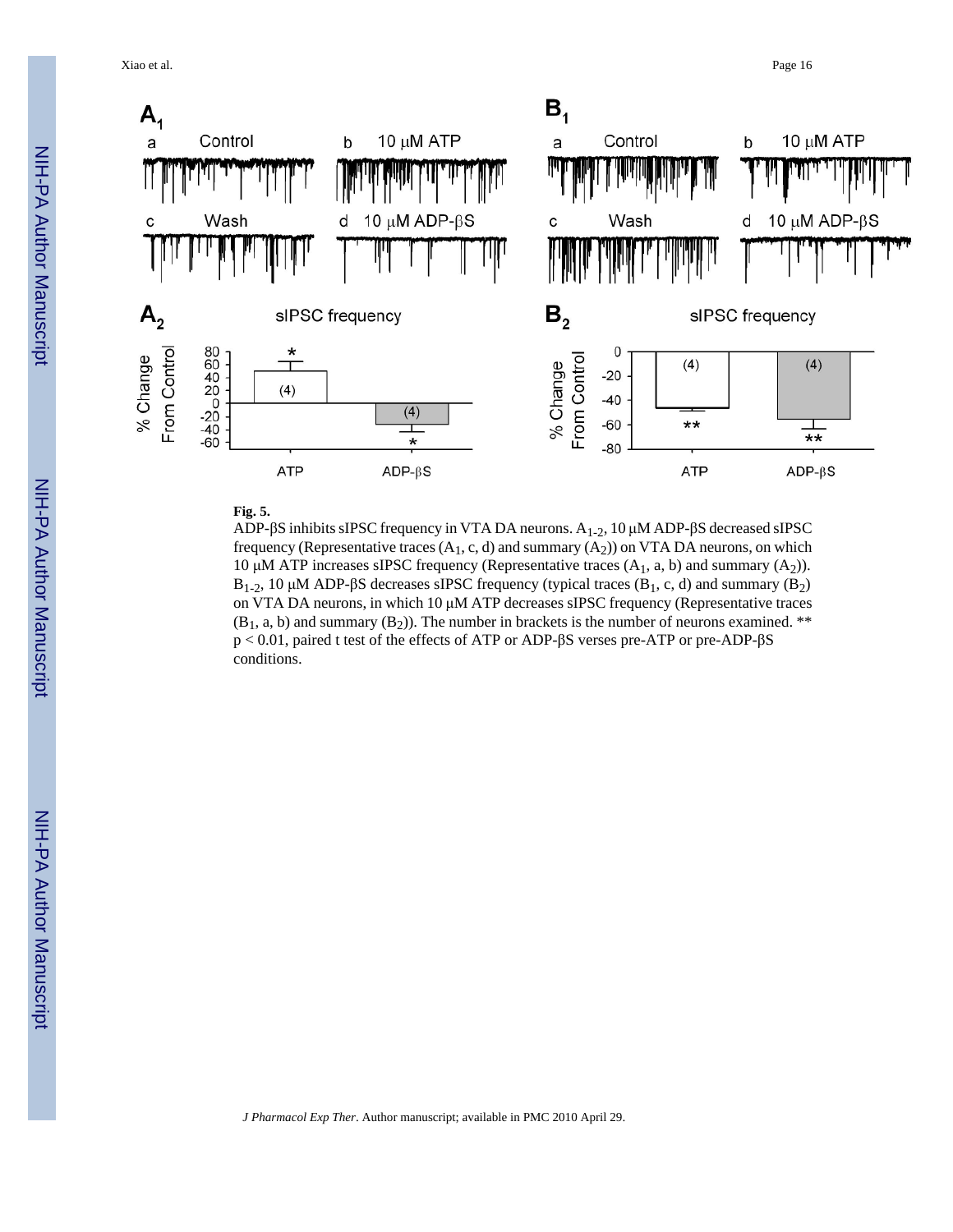Xiao et al. Page 17





#### **Fig. 6.**

ATP modulates the activity of VTA DA neurons. A, 10 s traces (upper panels) and time course (lower panel) showing that 10 μM ATP reversibly increases spontaneous firing in a VTA DA neuron. B, 10 s traces (upper panels) and time course (lower panel) showing that 10 μM ATP reversibly decreases spontaneous firing in VTA DA neurons. C, Summary of ATP-induced increase (open square) or decrease (filled square) in the spontaneous firing rates in VTA DA neurons. The number in brackets is the number of neurons examined.\*  $p < 0.05$ , \*\*  $p < 0.01$ , ATP verses pre-ATP conditions.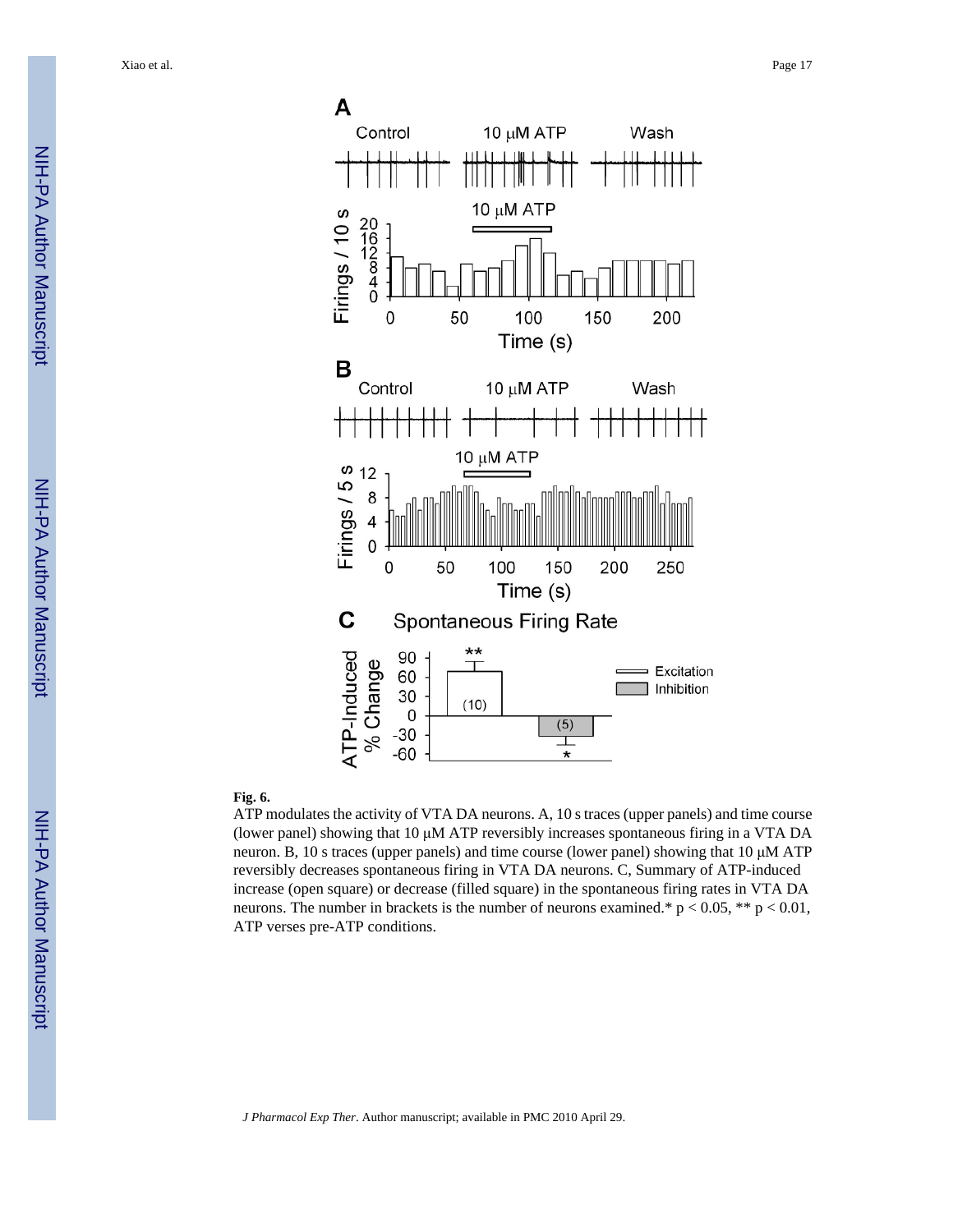Xiao et al. Page 18



#### **Fig. 7.**

The effects of ATP on sIPSCs depend on TTX-sensitive sodium channels. Miniature IPSCs (mIPSCs) are recorded in the presence of TTX  $(0.5 \mu M)$ . A<sub>1</sub>, Representative traces showing that in a VTA DA neuron, 10 μM ATP increases the frequency of spontaneous IPSCs in the absence of TTX (left panels, ACSF), but has no effect on the frequency of mIPSCs in the presence of TTX (right panels, TTX).  $B_1$ , Representative traces showing that in another VTA DA neuron, 10 μM ATP reduces sIPSC frequency in the absence of TTX (left panels, ACSF), but has no effect in the presence of TTX (right panels, TTX).  $A_2-B_2$ , Summary of the effect of 10 μM ATP on the frequency of sIPSCs and mIPSCs. The number in brackets is the number of neurons examined. \*\* p < 0.01, paired t test, ATP verses pre ATP conditions.